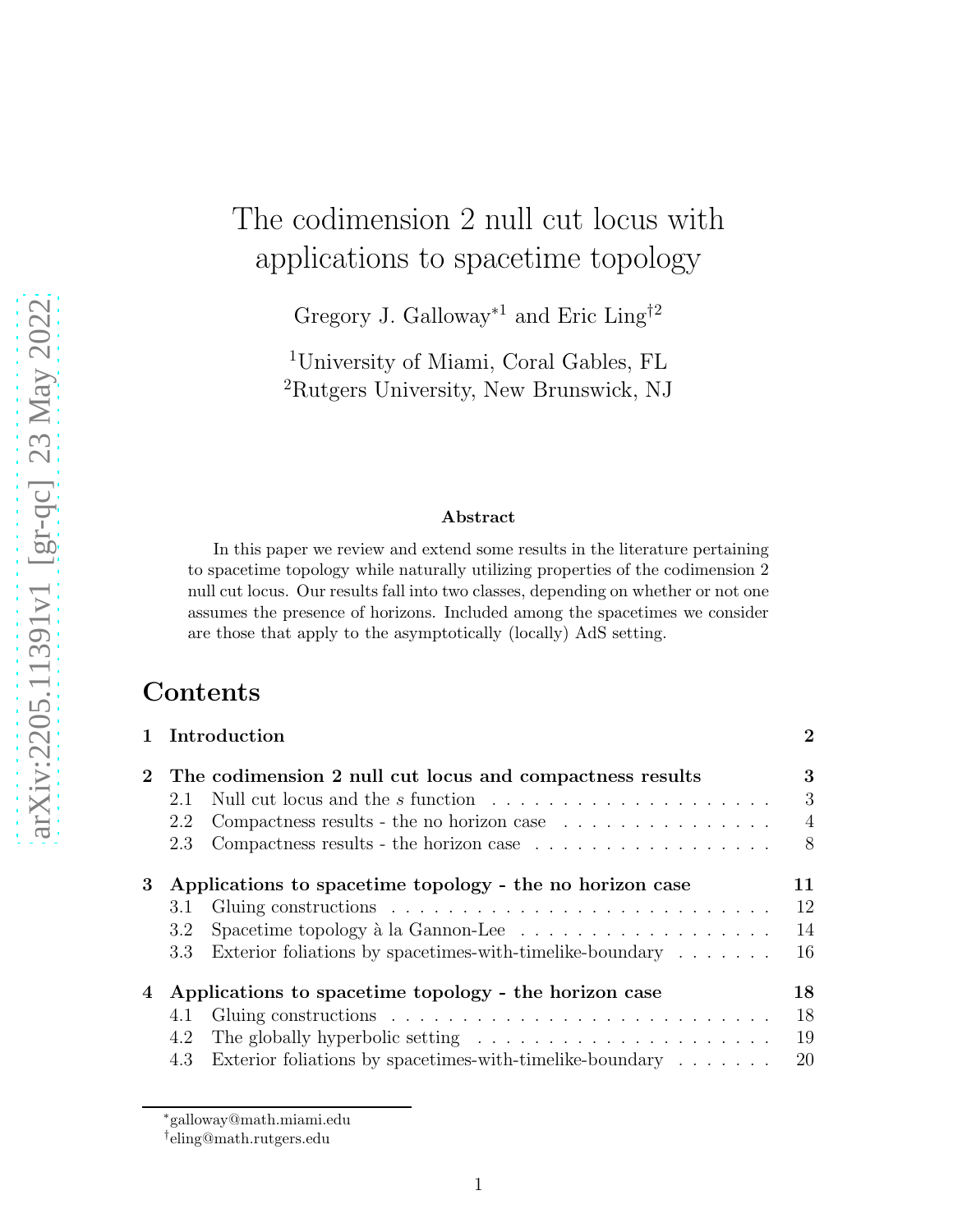## <span id="page-1-0"></span>1 Introduction

In this paper we review and extend some results in the literature pertaining to spacetime topology from the point of view of the codimension 2 null cut locus, i.e. the null cut locus associated to a codimension 2 spacelike hypersurface in spacetime. Our results fall into two classes, depending on whether or not one assumes the presence of horizons. The results in which we do not assume the presence of horizons (as in [\[9,](#page-20-0) [13,](#page-21-0) [6,](#page-20-1) [7,](#page-20-2) [20\]](#page-21-1)) may be interpreted as singularity results: Nontrivial topology (in a suitable sense) leads to future incompleteness. The results in which we do assume the presence of horizons (as in  $[4, 16]$  $[4, 16]$ ) pertain to the notion of topological censorship, which has to do with the idea that, outside of all black holes, one expects the topology to be simple (in suitable sense) at the fundamental group level.

In [\[6\]](#page-20-1), Costa e Silva presented a higher dimensional generalization of a well known result of Gannon  $[9]$  and Lee  $[13]$ , in which the 'enclosing surface' S (within a given spacelike hypersurface) is not required to be simply connected. We present a version of this result, in both the horizon and (as in  $[6]$ ) no horizon case. An essential step in the proof is to construct a certain covering spacetime. An issue arises in the covering construction in [\[6\]](#page-20-1) (see also [\[20\]](#page-21-1)) which we address here (see section [3.1\)](#page-11-0).

An interesting effort in [\[6\]](#page-20-1) was made to lower the causality assumption from global hyperbolicity to causal simplicity. However, subsequently Costa e Silva and Minguzzi showed that causal simplicity does not necessarily lift to covers [\[7\]](#page-20-2). To address this, they assume that the spacetime and its covers are past reflecting (a property weaker than causal simplicity). As shown in [\[7\]](#page-20-2), this assumption holds for spacetimes which admit a past complete conformal timelike Killing field.

Our results apply to globally hyperbolic spacetimes, and also to a class of spacetimes that are not in general globally hyperbolic, but which admit an 'exterior foliation' by globally hyperbolic spacetimes-with-time-like-boundary; see section [3](#page-10-0) for details. The latter spacetimes model spacetimes that are asymptotically locally antide Sitter, without having to introduce conformal completions. Our proofs involving these spacetimes make use of a reflectivity assumption in the 'base', but do not require that this assumption lifts to covers. As such we circumvent the difficulties mentioned in the previous paragraph.

Let  $S$  be a closed separating hypersurface in a spacelike hypersurface  $V$ . In Section [2](#page-2-0) we study the null cut locus of S with respect to the 'inward' future directed null normal geodesics to S. In later applications we make a distinction between S-cut points and S-focal points. While S-focal points lift to covers, S-cut points in general do not. In later proofs we use the fact that S-focal points lift to covers, and that the existence of an S-focal point implies the existence of an S-cut point. One can then apply properties of the null cut locus of  $S$ , as discussed in section [2.](#page-2-0) Apart from its analytic properties, the null cut locus has a natural relationship to achronal boundaries. In sections [3](#page-10-0) and [4](#page-17-0) we discuss applications to spacetime topology in the no horizon and horizon case, respectively.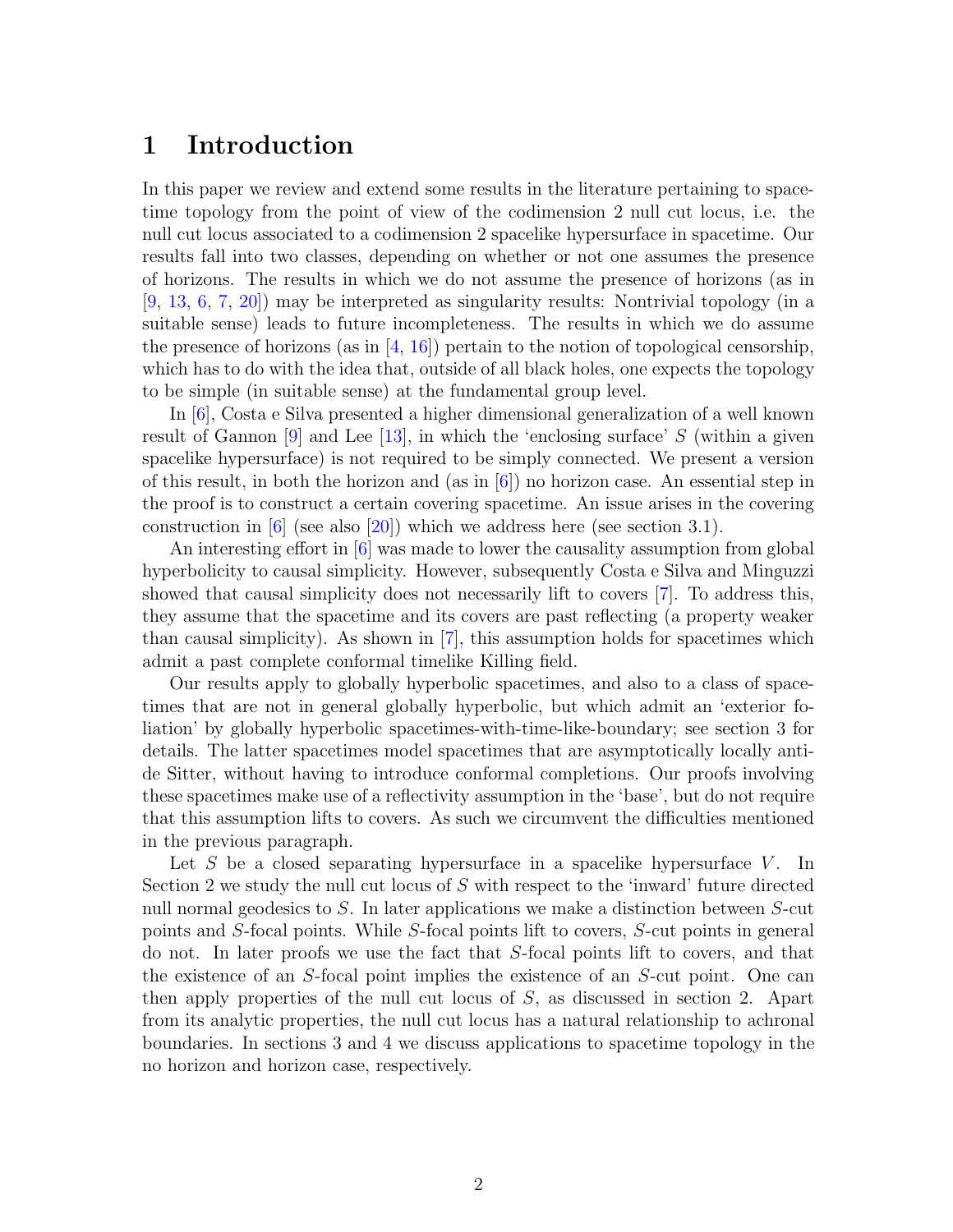## <span id="page-2-0"></span>2 The codimension 2 null cut locus and compactness results

### <span id="page-2-1"></span>2.1 Null cut locus and the s function

Unless otherwise stated all objects are considered smooth.

Let  $(M, q)$  be a spacetime and let S be a codimension 2 spacelike submanifold. We define the *future null tangent bundle* of S as

 $\mathcal{N}S^+ = \{ v \in T_pM \mid p \in S \text{ and } v \text{ is future directed null} \}.$ 

By our convention, the zero vector is not null hence the zero section does not lie in  $NS^{+}$ . We give  $NS^{+}$  the subspace topology inherited from the tangent bundle TS.

Define  $s: \mathcal{N}S^+ \to [0, \infty]$  by

$$
s(v) = \sup\{t \ge 0 \mid d(S, \exp(tv)) = 0\},\
$$

where tv lies in the maximal domain of exp, and where  $d(S, \cdot): J^+(S) \to [0, \infty]$  is the Lorentzian distance function restricted to S defined via

 $d(S, p) = \sup \{ L(\gamma) \mid \gamma \text{ is a future directed causal curve from } S \text{ to } p \}.$ 

Here L is the Lorentzian arclength given by  $L(\gamma) = \int \sqrt{-g(\gamma', \gamma')}$ . If  $v \in \mathcal{N}S^+$  and  $\gamma(t) := \exp(tv)$  extends to  $[0, s(v)]$ , then we say  $\gamma(s(v))$  is the future null cut point of S along  $\gamma$ . We will abbreviate this to  $\gamma(s(v))$  is the S-cut point along  $\gamma$ .

<span id="page-2-2"></span>**Proposition 1.** Suppose  $s(v) > 0$ , and if  $s(v) < \infty$  suppose  $\gamma(s(v))$  is the S-cut point along  $\gamma$  where  $\gamma(t) = \exp(tv)$ . Then s is upper semicontinuous at v.

*Proof.* s is upper semicontinuous at v provided  $s(v) \geq \limsup_{v' \to v} s(v')$ . This holds if and only if  $s(v) \ge \limsup s(v_n)$  for all sequences  $v_n \to v$ . If  $s(v) = \infty$ , then we are done. Assume  $s(v) < \infty$ . Seeking a contradiction, suppose  $v_n \to v$  and  $s(v) < A := \limsup s(v_n)$ . By moving to a subsequence, we can assume  $s(v_n) \to A$ . Define  $\gamma_n(t) = \exp(tv_n)$ . Choose  $\delta > 0$  such that  $b := s(v) + \delta < A$  and  $\gamma$  still extends to [0, b]. By moving to a subsequence, we can assume  $\gamma_n$  is defined on [0, b] as well. Since  $b > s(v)$ , there is a timelike curve from S to  $\gamma(b)$ . Therefore  $d(S, \gamma(b)) > 0$ . However, by lower semicontinuity of the Lorentzian distance function [\[2,](#page-20-4) Lem. 4.4], which holds for  $d(S, \cdot)$  as well, we have

$$
0 < d(S, \gamma(b)) \le \liminf d(S, \gamma_n(b)) = \liminf 0 = 0,
$$

which is a contradiction.

Note that this proposition does not require any causality assumptions. It is used in the proofs of later results, in particular, in an essential way, in the proof of Lemma [11.](#page-8-0)

The following proposition is given in [\[12,](#page-21-3) Thm. 6.1]. While not actually needed in what follows, we include the proof for completeness, adding some relevant references.

 $\Box$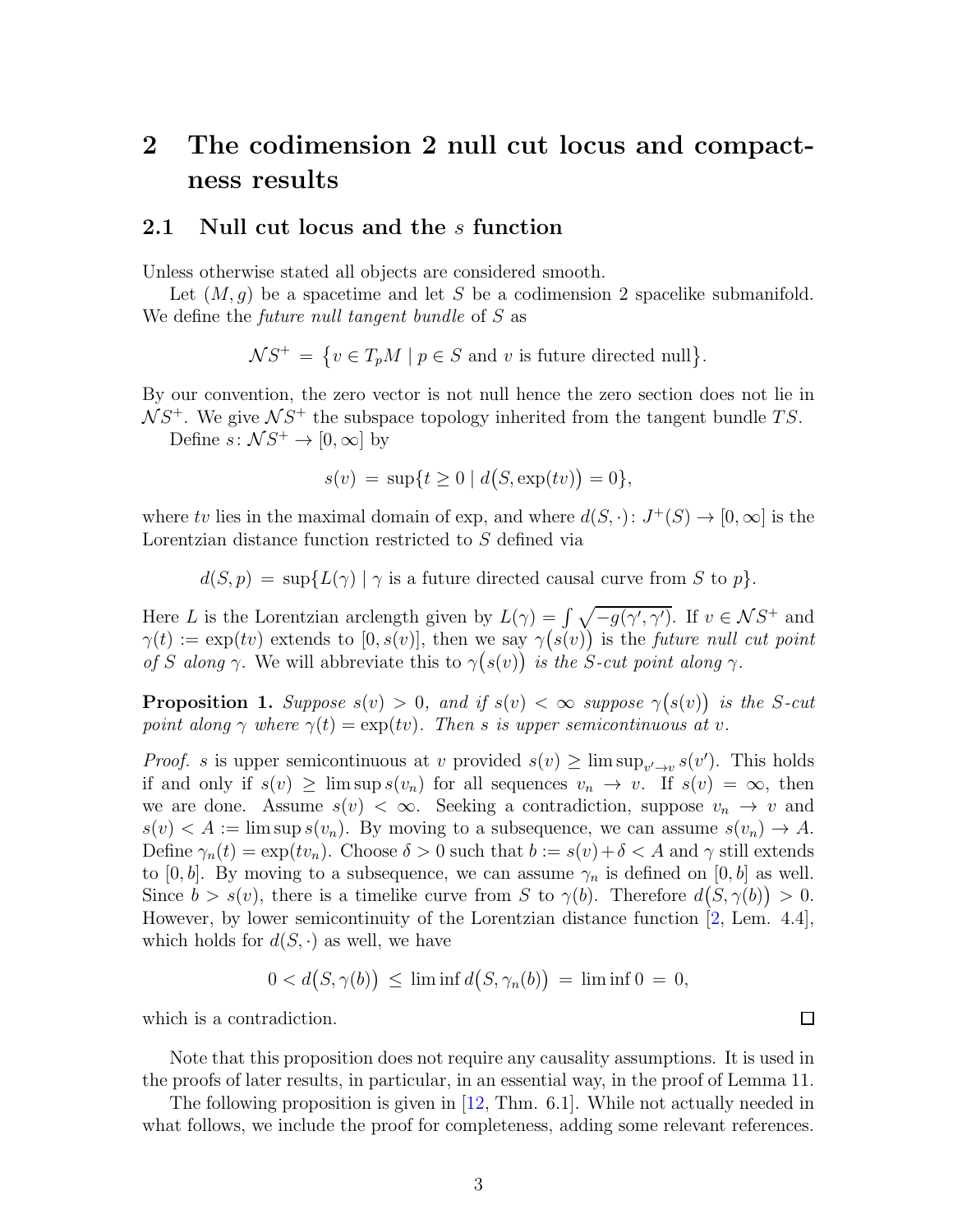<span id="page-3-1"></span>**Proposition 2.** If  $(M, g)$  is globally hyperbolic and S is compact, then s is lower semicontinuous.

*Proof.* s is lower semicontinuous at v provided  $s(v) \leq \liminf_{v' \to v} s(v')$ . This holds if and only if  $s(v) \leq \liminf s(v_n)$  for all sequences  $v_n \to v$ . This holds trivially for those sequences which lim inf  $s(v_n) = \infty$ . Therefore, seeking a contradiction, suppose  $v_n \to v$  and  $s(v) > A := \liminf s(v_n)$  with  $A < \infty$ . By moving to a subsequence, we can assume  $s(v_n) \to A$ . Fix  $\delta > 0$  so that  $b := A + \delta < s(v)$ . Define  $b_n = s(v_n) + \delta$ . Define  $\gamma_n(t) = \exp(tv_n)$  and  $\gamma(t) = \exp(tv)$ . Since  $\gamma$  is defined at b, by restricting to a subsequence, we can assume each  $\gamma_n$  is defined at  $b_n$ . Set  $p = \gamma(0)$ ,  $q = \gamma(A + \delta)$ ,  $p_n = \gamma_n(0)$ , and  $q_n = \gamma_n(b_n)$ . Since  $(M, g)$  is globally hyperbolic, a variation of [\[18,](#page-21-4) Thm. 14.44] implies the existence of timelike geodesics  $\sigma_n$  from  $p_n$  to  $q_n$  issuing orthogonally from S which maximize the Lorentzian distance from S to  $q_n$ . Since S is compact, by restricting to a further subsequence, we can assume  $p_n \to p' \in S$ . By a limit curve argument [\[2,](#page-20-4) Cor. 3.32], there is a causal curve  $\sigma$  from  $p'$  to q.

Claim:  $\sigma \neq \gamma|_{[0,b]}$ . If this was not true, then the presence of  $\sigma_n$  implies that the normal exponential map on S would fail to be injective in a neighborhood of  $\gamma|_{[0,b]}$ . But then  $[18, Prop. 10.30]$  implies that there must have existed a focal point of S along  $\gamma$  at or before  $\gamma(b)$ . Then [\[18,](#page-21-4) Thm. 10.51] implies that there is a timelike curve from S to  $\gamma(b)$ ; hence  $s(v) < b$ , which is a contradiction. This proves the claim. Since  $\sigma \neq \gamma|_{[0,b]}$ , a 'cutting the corner' argument within a normal neighborhood of  $\gamma(b)$  implies  $s(v) \leq A + \delta$ , which is a contradiction.  $\Box$ 

**Corollary 3.** Suppose  $(M, g)$  is globally hyperbolic and for all  $v \in \mathcal{N}S^+$  with  $s(v)$  $\infty$  suppose that  $\gamma(s(v))$  is the S-cut point along  $\gamma$  where  $\gamma(t) = \exp(tv)$ . If S is compact and acausal, then s is continuous.

*Proof.* By Propositions [1](#page-2-2) and [2,](#page-3-1) it suffices to show  $s(v) > 0$  for all  $v \in \mathcal{N}S^+$ . Suppose, to the contrary,  $s(v) = 0$  for some  $v \in \mathcal{N}S<sup>+</sup>$ . Since the normal exponential map is a local diffeomorphism, there is a neighborhood U of  $\gamma(0)$  such that  $\gamma$  is the unique geodesic from S to any point on  $\gamma$  within U. By strong causality, there is neighborhood  $V \subset U$  about  $\gamma(0)$  such that if  $\lambda$  is a causal curve with endpoints in V, then  $\lambda \subset U$ . If  $s(v) = 0$ , then there would be a sequence of causal geodesics  $\sigma_n : [0, b_n] \to M$  from S to  $\gamma(1/n)$ . By taking a subsequence, we can assume  $\sigma_n(0) \to p$  for some  $p \in S$ . We have  $p \neq \gamma(0)$  since strong causality implies  $\sigma_n(0) \notin V$ . Therefore a limit curve argument [\[2,](#page-20-4) Cor. 3.32] implies the existence of a causal curve from p to  $\gamma(0)$ , but this contradicts acausality of S.  $\Box$ 

### <span id="page-3-0"></span>2.2 Compactness results - the no horizon case

A key ingredient in the proofs of our spacetime topology results is to establish the compactness of certain regions within a given spacelike hypersurface (specifically, the set  $E_1$  described below). While our strategy here is similar to some other works (e.g. [\[9,](#page-20-0) [13,](#page-21-0) [6,](#page-20-1) [4,](#page-20-3) [16\]](#page-21-2)), our approach emphasizes the codimension 2 null cut locus.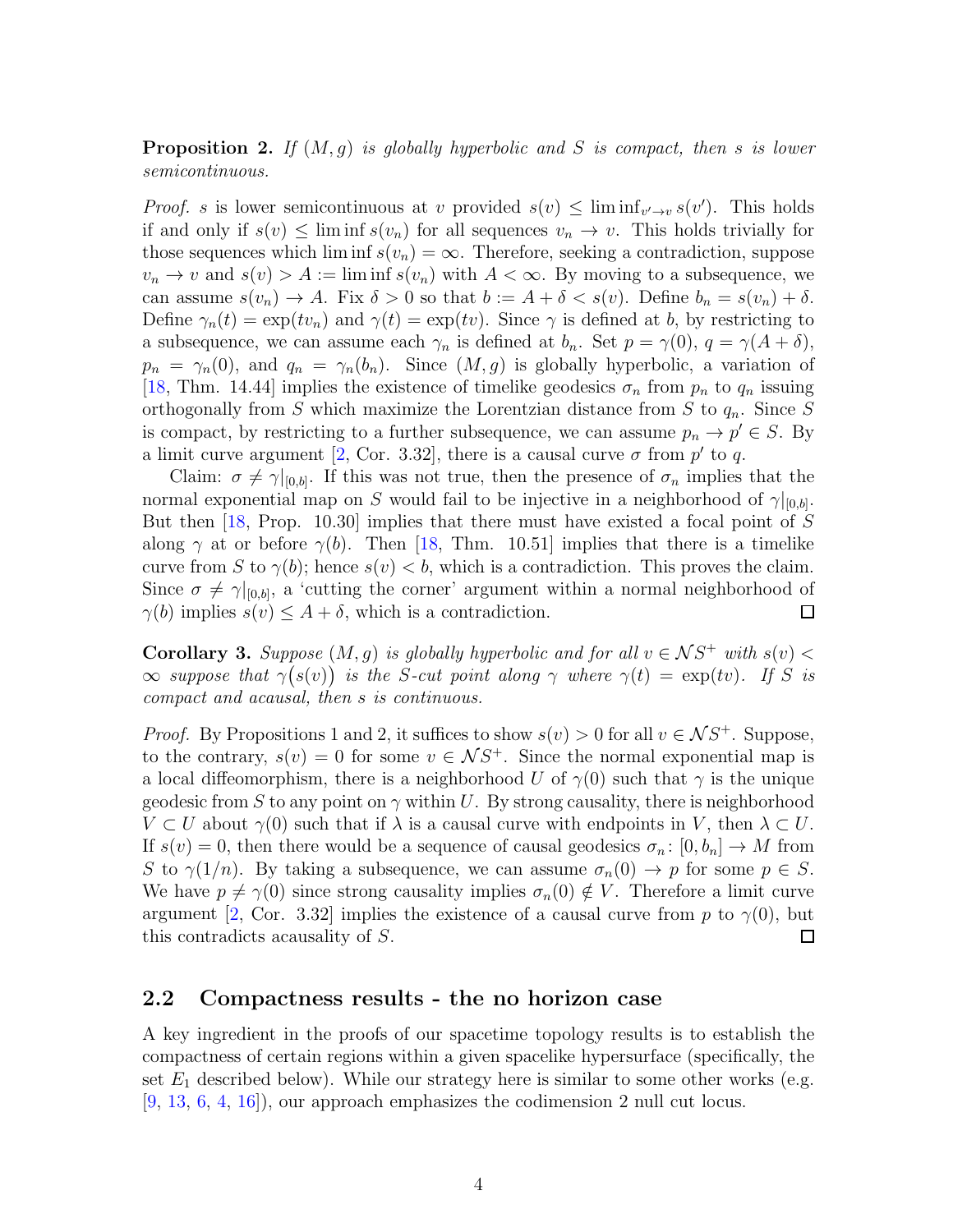Let  $(M, q)$  be a spacetime. Let V be an acausal connected spacelike hypersurface. Let  $S \subset V$  be a compact connected separating codimension 2 surface. Then  $V \setminus S$ is disconnected. Let  $E'_1$  and  $E'_2$  form a separation for  $V \setminus S$ . Let  $E_1 = E'_1 \cup S$ and  $E_2 = E'_2 \cup S$ . Then  $E_1$  and  $E_2$  are closed sets. Moreover,  $V = E_1 \cup E_2$  with  $S = E_1 \cap E_2 = \partial_V E_1 = \partial_V E_2$ . Connectedness of  $E_1$  and  $E_2$  follows from connectedness of  $V$  and  $S$ . Let  $n$  denote the unit future directed timelike normal vector field on V. Let  $\nu$  denote the outward unit spacelike normal vector field on S where 'outward' means  $\nu$  points into the direction of  $E_2$ .

For each  $x \in S$ , set  $v_x = n_x - \nu_x$  and define  $\gamma_x(t) = \exp_x(tv_x)$ . Define

$$
t_x = s(v_x) = \sup\{t \ge 0 \mid d(S, \gamma_x(t)) = 0\}.
$$

Note that if  $\gamma_x$  is defined at  $t_x$ , then  $\gamma_x(t_x)$  is the S-cut point along  $\gamma_x$ .

<span id="page-4-2"></span>Definition 4. We define

$$
W = \bigcup_{x \in S} \gamma_x(I_x)
$$

where  $I_x = [0, t_x]$  if  $\gamma_x$  is defined at  $t_x$  and  $I_x = [0, t_x]$  if  $\gamma_x$  is not defined at  $t_x$ . Note that  $W$  is an achronal set.

<span id="page-4-1"></span>**Lemma 5.** Assume that for each  $x \in S$ , there exists an S-cut point along  $\gamma_x$ . Then W is compact.

*Proof.* We will show sequential compactness of W. Let  $q_n$  be any sequence in W. There are  $t_n \in [0, t_{p_n}]$  such that  $q_n = \gamma_{p_n}(t_n)$ . By restricting to a subsequence, we can assume  $p_n \to p \in S$ . By upper semicontinuity of the s function (Proposition [1\)](#page-2-2), the map  $x \mapsto t_x$  is upper semicontinuous on S, and hence there is a  $t_{\text{max}}$  such that  $t_n \leq t_{\text{max}}$  for all n. Therefore, by restricting to a further subsequence, we can assume  $t_n \to t$ . Since  $t_n \leq t_{p_n}$ , we have  $t \leq t_p$  by uppser semicontinuity. Let  $q = \gamma_p(t)$ . Then  $t \leq t_p$  implies  $q \in W$ . That  $q_n \to q$  follows by continuity of the exponential map.  $\Box$ 

Following Costa e Silva [\[6\]](#page-20-1), we say that a spacetime  $(M, q)$  admits a *piercing* for V if there is a future directed timelike vector field  $X$  on  $M$  such that each maximal integral curve of X intersects V at exactly one parameter value. We call X a *piercing* vector field for V. A spacetime is past reflecting if " $I^+(q) \subset I^+(p)$  implies  $I^-(p) \subset$  $I^-(q)$  for all p and q" which is equivalent to " $q \in \overline{J^+(p)}$  implies  $p \in \overline{J^-(q)}$  for all p and q." See [\[17\]](#page-21-5). Note that past reflectivity is implied by closure of  $J^+(p)$  for all p, which holds, for example, in globally hyperbolic spacetimes.

<span id="page-4-0"></span>**Proposition 6.** Suppose  $(M, g)$  is past reflecting and admits a piercing for V. Then

$$
W = \partial I^+(E_2) \setminus \text{int}_V E_2.
$$

Remark. Any future directed timelike vector field in a globally hyperbolic spacetime is a piercing for any of its Cauchy surfaces. Therefore Proposition [6](#page-4-0) holds for globally hyperbolic spacetimes.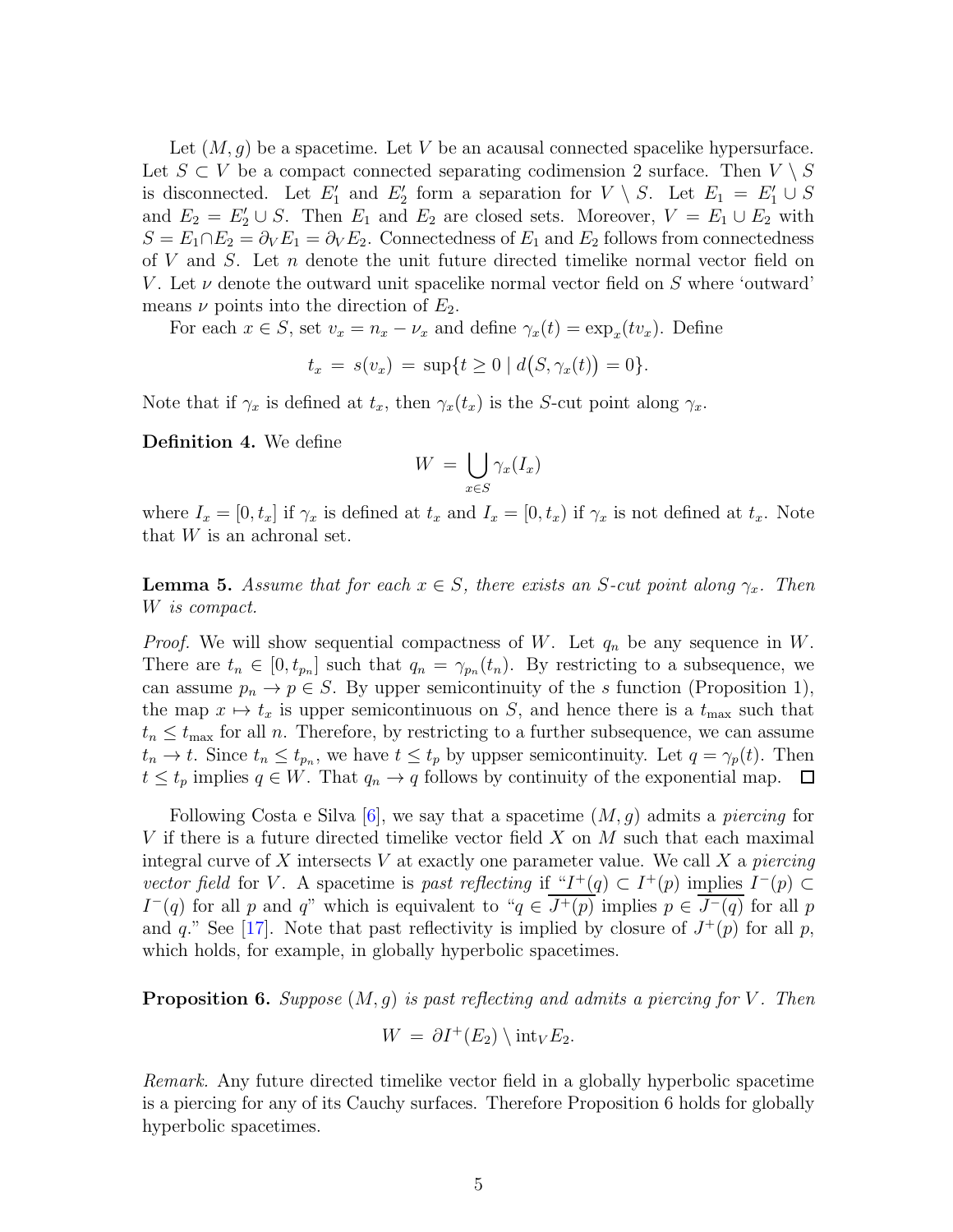*Proof.* Let X be a piercing vector field for V normalized to  $h(X, X) = 1$  where h is a background complete Riemannian metric on  $M$ . Since maximal integral curves are inextendible as continuous curves, the integral curves of  $X$  have domain  $\mathbb{R}$ . Let  $\phi: \mathbb{R} \times M \to M$  denote the flow of X. Let  $\phi_V: \mathbb{R} \times V \to M$  denote the restriction of  $\phi$  to  $\mathbb{R} \times V$ . The piercing assumption and the fact that integral curves don't intersect imply that  $\phi_V$  is bijective and hence is a diffeomorphism [\[15,](#page-21-6) Thm. 9.20]. Let  $\pi: \mathbb{R} \times V \to V$  denote the natural projection onto V. Put  $r = \pi \circ \phi_V^{-1}$ . Then  $r: M \to V$  is a smooth retraction of M onto V. Lastly, let C denote the timelike cylinder formed by the image of the integral curves of  $X$  through  $S$ . That is,

$$
\mathcal{C} = r^{-1}(S) = \{ \phi(t, x) \mid t \in \mathbb{R} \text{ and } x \in S \}.
$$

Set  $T = \partial I^+(E_2) \setminus \text{int}_V E_2$ . We want to show  $T = W$ .

We first show  $W \subset T$ . Fix  $q \in W$ . Then  $q = \gamma_x(t)$  for some  $t \in [0, t_x]$ . If  $t = 0$ , then  $q \in S$  and so acausality of V implies  $q \in T$ . Now suppose  $t > 0$ . Then  $q \notin \text{int}_V E_2$ since V is acausal; hence it suffices to show  $q \notin I^+(E_2)$ . Suppose  $q \in I^+(E_2)$ . We will obtain a contradiction by showing  $q \in I^+(S)$ . Let  $\lambda: [0, b] \to M$  denote a timelike curve from  $E_2$  to q. If  $\lambda(0) \in S$ , then we're done, so we can assume  $\lambda(0) \notin S$ . Either  $r(q) \in E_1$  or  $r(q) \in E_2$ . First assume  $r(q) \in E_1$ . Then  $r \circ \lambda$  is a path in V that begins in  $E_2$  and ends in  $E_1$ . Since S separates, there is a  $t_* \in (0, b]$  such that  $r \circ \lambda(t_*) \in S$ . Thus  $\lambda(t_*) \in \mathcal{C}$ . Therefore  $q \in I^+(S)$  follows by concatenating the integral curve on C from S to  $\lambda(t_*)$  with the rest of  $\lambda$ . Now suppose  $r(q) \in E_2$ . Since  $r \circ \gamma_x(t') \in E_1$  for sufficiently small t', there is a  $t_* \in (0, t_x)$  such that  $r \circ \gamma_x(t_*) \in S$ . Hence  $\gamma_x(t_*) \in \mathcal{C}$ which implies  $q \in I^+(S)$ .

Next we show  $T \subset W$ . Define  $\mathcal{H}^+$  to be those points in  $J^+(S) \setminus I^+(S)$  which can be reached by  $\gamma_x$  for some  $x \in S$ . Using past reflectivity, it follows from a key argument in the proof of Theorem 3.5 in [\[7\]](#page-20-2) that  $T \subset \mathcal{H}^+$ . Therefore  $T \subset J^+(S) \setminus I^+(S)$ . Fix  $q \in T$ . If  $q \in S$ , then  $q = \gamma_q(0)$  and so  $q \in W$ . If  $q \notin S$ , then there is a null geodesic  $\gamma_x$  such that  $q = \gamma_x(t)$  for some  $t > 0$ . It suffices to show  $t \leq t_x$ . If  $t_x = \infty$ , then we're done. If  $t_x < \infty$  and  $t > t_x$ , then there is a timelike curve from S to q, which  $\Box$ is a contradiction.

<span id="page-5-0"></span>**Proposition 7.** Suppose  $(M, q)$  is past reflecting and admits a piercing for V. Also, suppose that for each  $x \in S$ , there is an S-cut point along  $\gamma_x$ . Then  $E_1$  is compact.

*Proof.* Let  $r: M \to V$  denote the retraction from M to V from the proof of Propo-sition [6.](#page-4-0) Let  $W' = W \setminus S$  and  $E'_1 = E_1 \setminus S$ . Let  $\tau = r|_W$  and  $\tau' = r|_{W'}$  denote the restrictions of r to W and W'. From Proposition [6](#page-4-0) we have  $\tau(W) \subset E_1$ . Moreover,  $\tau$ is injective since integral curves don't intersect. Since  $W'$  is a topological hypersurface, Brower's invariance of domain theorem implies that  $\tau'$  is an open map. Since  $\tau$ is just the identity on S, it follows that  $\tau$  is an open map as well. Therefore  $\tau(W)$  is open in  $E_1$ . Since W is compact by Lemma [5,](#page-4-1) it follows that  $\tau(W)$  is closed in  $E_1$ . Thus  $\tau(W) = E_1$  by connectedness of  $E_1$  and hence  $E_1$  is compact.  $\Box$ 

In applications to spacetime topology, it is important to identify which notions on a spacetime manifold lift to covers (cf. [\[7\]](#page-20-2)). An S-focal point, as defined in [\[18,](#page-21-4) Def.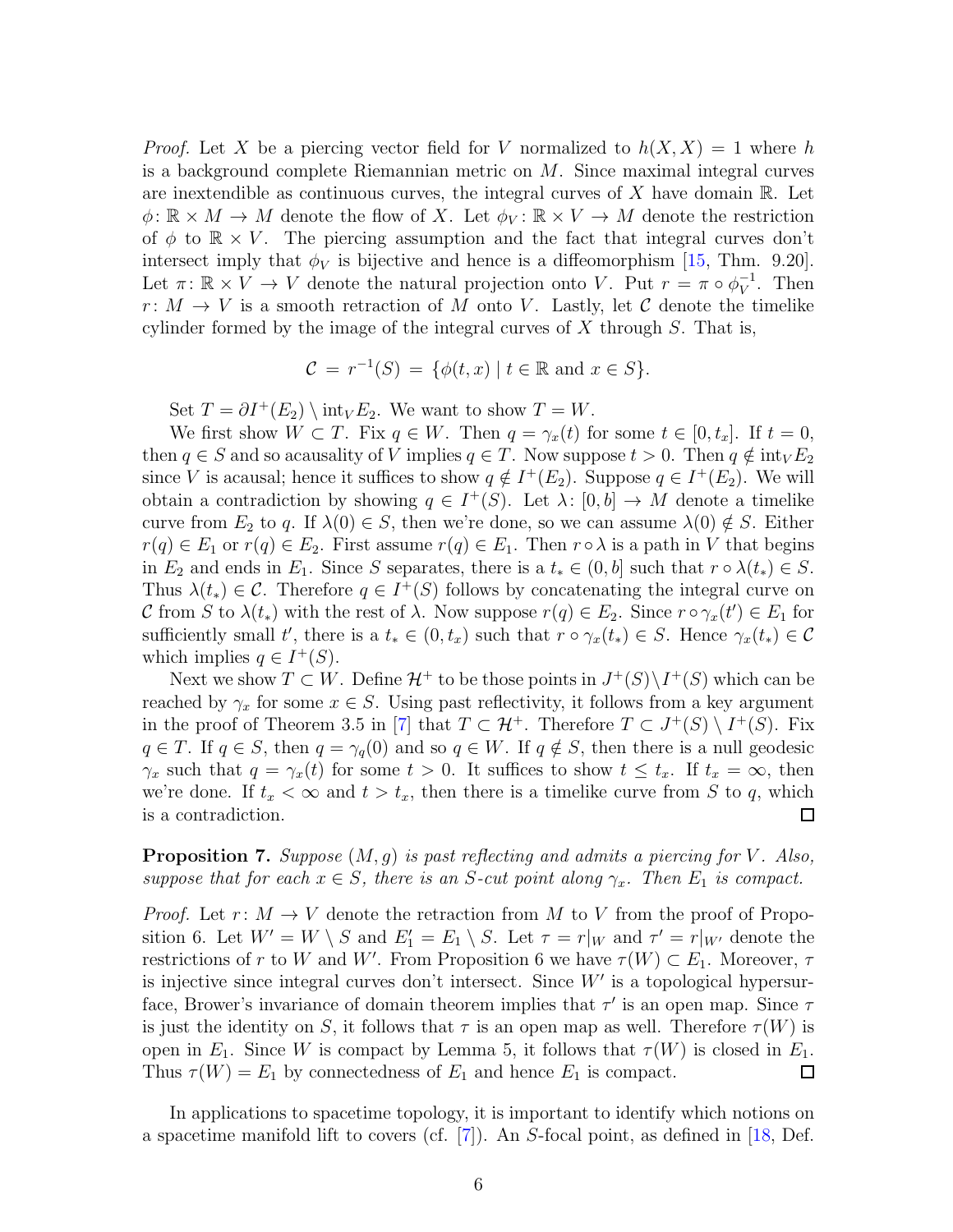10.29], will lift to covers by [\[18,](#page-21-4) Prop. 10.30]. S-cut points, on the other hand, don't necessarily lift to covers as illustrated in the example below. However, by [\[18,](#page-21-4) Prop. 10.48], an S-focal point implies the existence of an S-cut point, which is frequently used in our proofs.

Let  $S^2$  be the standard round sphere, and let  $V = \mathbb{R} \times S^2$ , with standard product metric h. By identifying each of the points  $(s, p) \in \mathbb{R} \times S^2$  with  $(-s, -p) \in \mathbb{R} \times S^2$ , we obtain the manifold  $V'$  which is diffeomorphic to  $RP^3$  minus a point, and which inherits a metric h' from h. The sphere at  $s = 0$  now corresponds to an  $RP^2$ . Now consider the spacetime  $(M', g') = (\mathbb{R} \times V', -dt^2 \oplus h')$ , and let S' be a sphere in  $V' \equiv \{0\} \times V'$  'parallel' to the  $RP^2$ . Each inward future directed null normal geodesic to  $S'$  comes back to  $S'$  in the future, which implies that there is an  $S'$ -cut point along each inward future directed null normal geodesic to S'. Now consider the universal cover  $(M, g) = (\mathbb{R} \times V, -dt^2 \oplus h)$ . Let S be one of the two 2-spheres in  $V \equiv \{0\} \times V$  covering S'. Now the inward future directed null normal geodesics to S never return to S, and there is no S-cut point along any inward future directed null normal geodesic to S. All cut points "disappear" in the cover.

Proposition [7](#page-5-0) along with [\[18,](#page-21-4) Prop. 10.48] imply the following corollary.

<span id="page-6-1"></span>**Corollary 8.** Suppose  $(M, g)$  is past reflecting and admits a piercing for V. Also, suppose that for each  $x \in S$ , there is an S-focal point along  $\gamma_x$ . Then  $E_1$  is compact.

Remark. Typical ways one ensures the existence of an S-focal point is through conditions on the (inward) null expansion on S. The most basic situation is the following. If we assume (i) the null energy condition holds,  $\text{Ric}(X, X) \geq 0$  for all null vector X, and (ii) S has negative inward null expansion,  $\theta_{-} := \text{div}_S v < 0$  (with v as in the beginning of Section [2.2\)](#page-3-0) then there is an S-focal point along each future complete  $\gamma_x$ . More generally, there exists an S-focal point along each future complete  $\gamma_x$ , provided (see [\[8,](#page-20-5) Prop. 2]),

<span id="page-6-0"></span>
$$
\int_0^\infty \text{Ric}(\gamma_x', \gamma_x') ds > \theta_-(x) \,. \tag{2.1}
$$

As a simple application of these ideas we consider the following generalization of [\[13,](#page-21-0) Thm. 1] (see also [\[9\]](#page-20-0)).

**Proposition 9.** Suppose  $(M, g)$  is past reflecting and admits a piercing for V. Let C be the 'timelike cylinder' formed by the union of the integral curves from S generated by the piercing vector field. If for all  $x \in S$ , either  $\gamma_x$  meets  $\mathcal{C} \backslash S$  or is future complete and satisfies  $(2.1)$ , then  $E_1$  is compact.

*Proof.* If  $\gamma_x$  meets  $\mathcal{C} \setminus S$ , then there is a  $t_x < \infty$  such that  $\gamma_x(t_x)$  is a future S-cut point of S along  $\gamma_x$ . Suppose  $\gamma_x$  does not meet  $\mathcal{C}\setminus S$ . Then  $\gamma_x$  is future complete, and hence by [\(2.1\)](#page-6-0), there is a t such that  $\gamma_x(t)$  is an S-focal point along  $\gamma_x$ . Therefore  $\gamma$  cannot be maximizing past  $\gamma_x(t)$  by [\[18,](#page-21-4) Prop. 10.48] and hence  $t_x < t$ . Then compactness of  $E_1$  follows by Proposition [7.](#page-5-0) □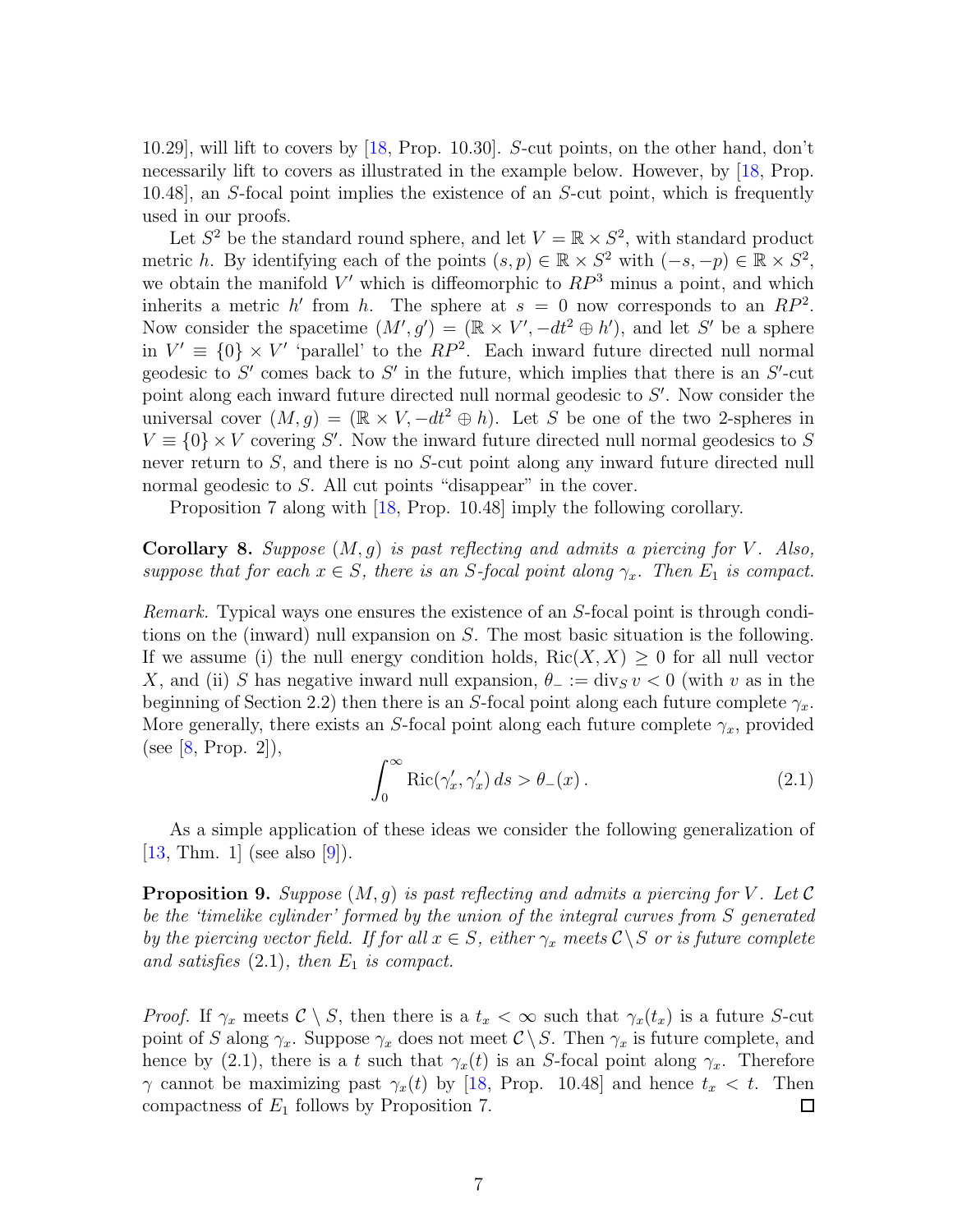## <span id="page-7-0"></span>2.3 Compactness results - the horizon case

In this section we extend the main compactness results of the previous section to allow for the presence of horizons (as described below) so as to model the presence of black holes. This will eventually lead to results about the topology of certain regions outside of these black holes.

Through out this section, we consider a spacetime  $(M, g)$  with the following four properties.

- (1) There is an acausal connected spacelike hypersurface V .
- (2) There exists a codimension 2 surface  $\Sigma \subset V$  which separates V. ( $\Sigma$  may have multiple components.) Let B' and E' form a separation for  $V \setminus \Sigma$ . Set  $B = B' \sqcup \Sigma$ and  $E = E' \sqcup \Sigma$ . Not that  $\Sigma$  is closed and hence B and E are closed. Then

$$
V = B \cup E \quad \text{and} \quad \Sigma = B \cap E.
$$

We further assume that  $B \approx \Sigma \times [0, \epsilon)$ . (V only slightly enters the black hole region.)

(3) There exists a compact connected codimension 2 surface  $S \subset V$  which separates E \  $\Sigma$ . Let  $E'_1$  and  $E'_2$  form a separation for  $E \setminus (\Sigma \sqcup S)$ . Set  $E_1 = E'_1 \sqcup S \sqcup \Sigma$ and  $E_2 = E'_2 \sqcup S$ . Hence

$$
E = E_1 \cup E_2 \quad \text{and} \quad S = E_1 \cap E_2.
$$

Connectedness of  $E_1$  and  $E_2$  follows from connectedness of V and S.

(4) Define  $H := \partial I^+(B) \setminus \text{int}_V B$ . We assume that the null generators of H never leave H when made future inextendible.

#### Remarks.

- When interpreting this model physically, one should view  $\Sigma$  as the surface of a black hole, and S as a surface surrounding  $\Sigma$ .
- The assumption that the null generators of H never leave H holds whenever H makes up part of an event horizon in the traditional sense (i.e. whenever  $H = (\partial I^{-1}(\mathcal{J}) \cap M) \cap J^{+}(V)$  where  $\mathcal{J}$  is a conformal boundary).

As in Definition [4,](#page-4-2) set  $W = \bigcup_{x \in S} \gamma_x(I_x)$ . Also as in the previous section, we define the upper semicontinuous function

$$
x \mapsto t_x = s(v_x) = \sup\{t \ge 0 \mid d(S, \gamma_x(t)) = 0\},\
$$

so that  $\gamma_x(t_x)$  is an S-cut point along  $\gamma_x$  provided  $\gamma_x$  is defined at  $t_x$ . Under the assumptions of past reflecting and a piercing, we have that  $W$  is an achronal topological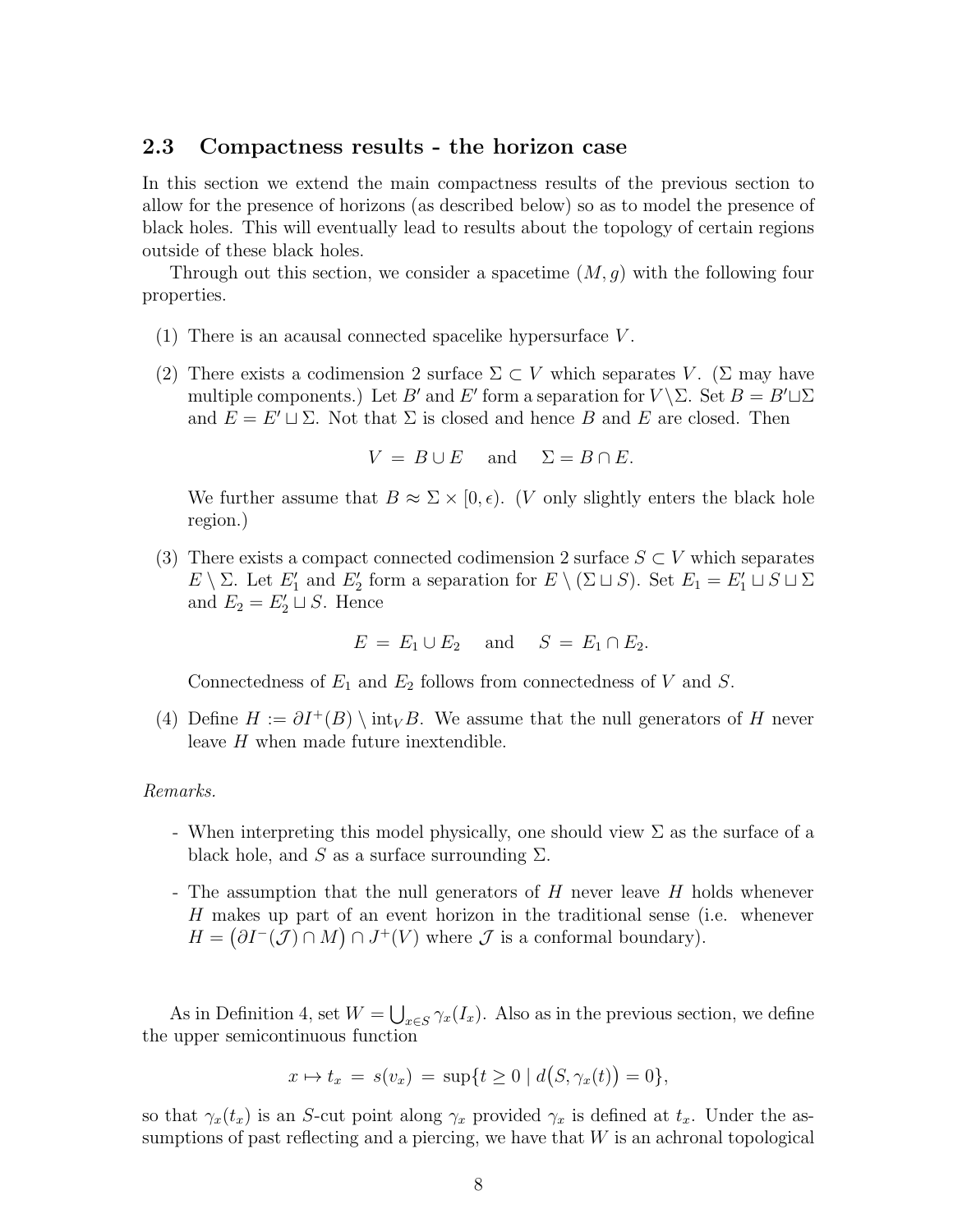

Figure 1: The set up for this section. The black hole horizon is represented by  $H =$  $\partial I^+(B) \setminus \mathrm{int}_V B$ .

hypersurface with boundary via the proof of Proposition [6.](#page-4-0) This will be used in the proof of Proposition [12.](#page-9-0)

Henceforth we assume that for each  $x \in S$  either  $\gamma_x$  crosses H or there exists an S-cut point along  $\gamma_x$ . When we say  $\gamma_x$  crosses H, we mean that  $\gamma_x$  intersects one of the null generators of  $H$  (and hence does so transversely).

Define  $S_H = \{x \in S \mid \gamma_x \cap H \neq \emptyset\}$ . A priori  $S_H$  could be the empty set, but under our considerations it will be nonempty.

Definition 10. Let  $W \subset W$  be given by

$$
\mathcal{W} = \bigcup_{x \in S} \gamma_x([0, \tau_x])
$$

where

$$
\tau_x = \begin{cases} t_x & \text{if } x \in S_H^c \\ \min\{t_x, h_x\} & \text{if } x \in S_H \end{cases}
$$

and where  $h_x$  is the unique parameter value such that  $\gamma_x(h_x) \in H$ . Here  $S_H^c = S \setminus S_H$ . Note that  $\tau_x < \infty$  for all  $x \in S$  by assumption.

<span id="page-8-0"></span>**Lemma 11.** Suppose for each  $x \in S$ , either  $\gamma_x$  crosses H or there exists an S-cut point along  $\gamma_x$ . Then W is compact and meets H.

*Proof.* We first show that W is compact. Then we show that  $S_H \neq \emptyset$  (which means  $W$  meets  $H$ ).

A similar argument as used in [\[4,](#page-20-3) [16\]](#page-21-2) shows that  $S_H$  is open and hence  $S_H^c$  is closed and therefore compact. Since  $\partial S_H \subset S_H^c$ , it follows from assumption that  $\gamma_x(t_x)$  is an S-cut point along  $\gamma_x$  for each  $x \in \partial S_H$ . By continuity of the exponential map, for each  $x \in \partial S_H$ , there is an  $\epsilon > 0$  and a neighborhood  $U_x \subset S$  of x such that  $\gamma_y$  is defined on  $[0, t_x + 2\epsilon]$  for all  $y \in U_x$ . By upper semicontinuity of  $x \mapsto t_x$ , we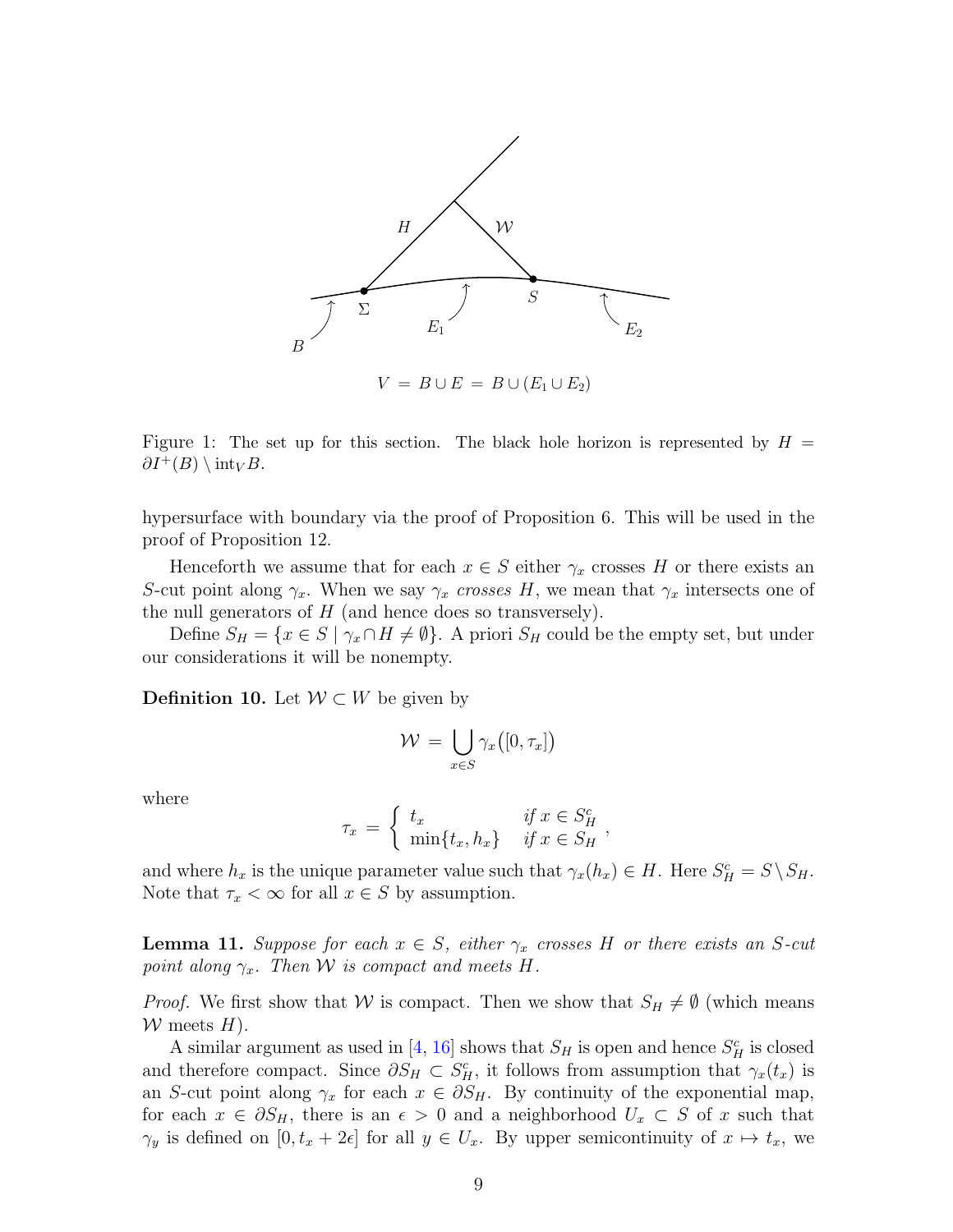can assume that the neighborhood  $U_x$  also satisfies the following property: for each  $y \in U_x$ , we have  $t_y < t_x + \epsilon$ . Let  $\{U_1, \ldots, U_N\} \subset \{U_x\}_{x \in \partial S_H}$  be a finite subcover of  $\partial S_H$ . Set  $A = S_H^c \cup \overline{U}_1 \cup \cdots \cup \overline{U}_N$  and  $A^c = S \setminus A$ . Note that A is compact and  $\overline{A^c} \subset S_H$  is a proper subset. Moreover, note that  $\gamma_x(t_x)$  is defined for all  $x \in A$  by construction.

We now prove sequential compactness of W. Let  $q_n$  be any sequence in W. There are  $t_n \in [0, \tau_{p_n}]$  such that  $q_n = \gamma_{p_n}(t_n)$ . By restricting to a subsequence, we can assume  $p_n \to p \in S$ . Either infinitely many points of  $p_n$  lie in A or infinitely many points of  $p_n$  lie in  $A^c$ . So, by restricting to a subsequence, there are two cases: either the sequence  $p_n$  lies in A or the sequence  $p_n$  lies in  $A^c$ .

Assume the sequence  $p_n$  lies in A. In this case, we have  $t_n \leq \tau_{p_n} \leq t_{p_n} < t_* + \epsilon$ for all *n*. Thus, by restricting to a subsequence, we can assume  $t_n \to t \leq t_* + \epsilon$ . By upper semicontinuity, we have  $t \leq t_p$ . Since A is compact, we have  $p \in A$  and so  $\gamma_p(t_p)$  is defined and hence  $\gamma_p(t)$  is defined. Set  $q = \gamma_p(t)$ . If  $p \in S_H^c$ , then  $\tau_p = t_p$ ; hence  $t \leq \tau_p$ , and so  $q \in \mathcal{W}$ . If  $p \notin S_H^c$ , it suffices to show that  $t \leq h_p$ . If  $t > h_p$ , then  $q \in I^+(B)$  (since  $\gamma_p$  intersects H transversely) which implies infinitely many  $q_n \in I^+(B)$  which is a contradiction.

Assume the sequence  $p_n$  lies in  $A^c$ . As shown in [\[4,](#page-20-3) [16\]](#page-21-2), the function  $x \mapsto h_x$  is continuous. Since  $\overline{A^c} \subset S_H$ , it follows that  $\sup\{h_{p_n}\} < \infty$ . Since  $t_n \leq \tau_{p_n} \leq h_{p_n}$ , it follows that  $t_n \to t$  when restricted to a subsequence. Moreover, taking  $n \to \infty$ , we have  $t \leq h_p$ . Therefore  $q := \gamma_p(t)$  is defined. Upper semicontinuity implies  $t \leq t_p$ . Thus  $t \leq \tau_p$  and so  $q \in \mathcal{W}$ .

We now show  $S_H \neq \emptyset$ . Since H is an achronal boundary, it separates  $I^+(V)$  into a future and past set  $F = I^+(B)$  and  $P = I^+(V) \setminus (F \sqcup H)$  [\[19\]](#page-21-7). Seeking a contradiction, suppose W does not meet H. Then  $\mathcal{W}' \subset P$  where  $\mathcal{W}' = \mathcal{W} \setminus S$ . Let  $r: M \to V$ denote the flow map of the piercing of  $V$  as in Proposition [6.](#page-4-0) By properties of achronal boundaries, we have  $r(P) \subset E \setminus \Sigma$  and hence  $r(W) \subset E \setminus \Sigma$ . By Proposition [6,](#page-4-0) we have W is a compact achronal  $C^0$  hypersurface with edge( $\mathcal{W}$ ) = S; the contradiction now follows as in [\[4,](#page-20-3) [16\]](#page-21-2) since edge $(E_1) = \Sigma \cup S$ .  $\Box$ 

Analogous to Proposition [7](#page-5-0) and Corollary [8,](#page-6-1) we have the following proposition and corollary.

<span id="page-9-0"></span>**Proposition 12.** Assume  $(M, q)$  is past reflecting and admits a piercing for V. Suppose that for each  $x \in S$ , either  $\gamma_x$  crosses H or there exists an S-cut point along  $\gamma_x$ . If  $H \subset J^+(\Sigma) \setminus I^+(\Sigma)$ , then  $E_1$  is compact.

*Proof.* The proof follows from similar arguments as in [\[4,](#page-20-3) [16\]](#page-21-2) which we sketch. Let  $H_0$ denote the union of the components of H which meet W. Note that  $H_0$  is nonempty by Lemma [11.](#page-8-0) Using the fact that the null generators of  $H$  never leave  $H$  when made future inextendible, it follows that  $H_0$  is a smooth null hypersurface with boundary  $\Sigma_0$  (here we have used  $H \subset J^+(\Sigma) \setminus I^+(\Sigma)$ ), which consists of connected components of Σ. Moreover, since the null generators of  $H_0$  meet W transversely, it can be shown by an open and closed argument as in  $[4, 16]$  $[4, 16]$  that each null generator of  $H_0$  issuing from  $\Sigma_0$  meets W exactly once.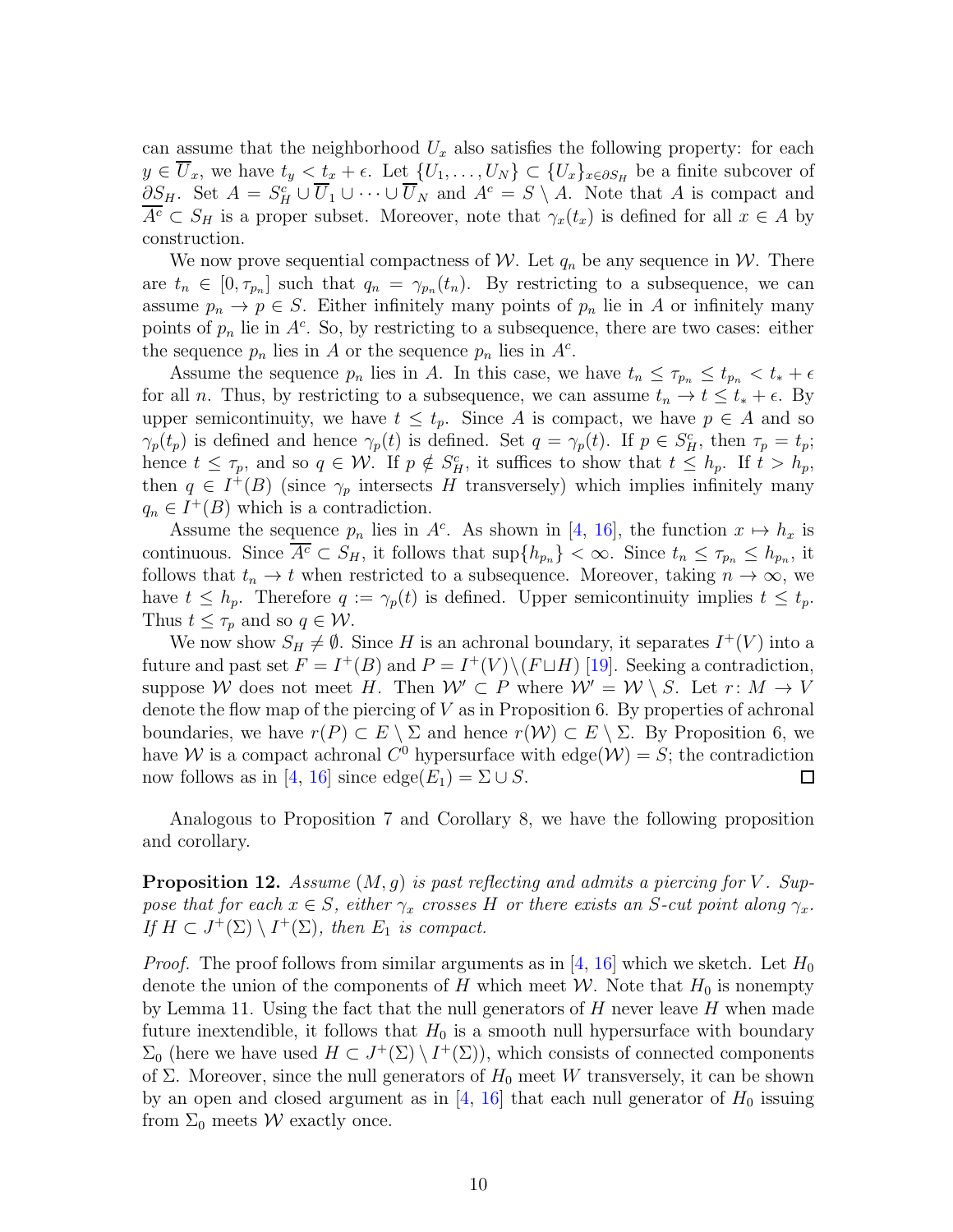Let  $H'_0 \subset H_0$  denote the portion of  $H_0$  comprising of the null geodesic generators of  $H_0$  which terminate when they intersect W. As suggested in figure [2.3,](#page-7-0)  $H'_0 \cup W$ forms a compact achronal topological hypersurface with boundary  $\Sigma_0 \cup S$ ; we now sketch a proof of this. Compactness follows from compactness of  $W$  (Lemma [11\)](#page-8-0) and compactness of  $H'_0$ ; the latter follows from an analogous argument as in [\[4,](#page-20-3) [16\]](#page-21-2) which uses compactness of the intersection  $H'_0 \cap W$  which implies that  $\Sigma_0$  is compact. Using causal theoretic techniques, it's easily shown that  $H'_0 \cup \mathcal{W}$  is achronal. Lastly, that  $H'_0 \cup \mathcal{W}$  is a topological hypersurface with boundary follows from recognizing that  $H_0$  and W are topological hypersurfaces with boundary, and hence away from the boundary each can be locally modeled by graphing functions as in [\[18,](#page-21-4) Lem. 14.25]; then, for each point in  $H'_0 \cap W$ , there is a neighborhood in  $H'_0 \cup W$  that agrees with the set obtained by taking the minimum of the graphing functions associated with  $H_0$  and  $W$ .

The integral curves of the piercing vector field must map points of  $H'_0 \cup \mathcal{W}$  into  $E_1$ . It then follows from a connectedness argument using invariance of domain that the piercing vector field maps  $H'_0 \cup \mathcal{W}$  onto  $E_1$ ; hence  $E_1$  is compact.  $\Box$ 

<span id="page-10-2"></span>**Corollary 13.** Assume  $(M, g)$  is past reflecting and admits a piercing for V. Suppose that for each  $x \in S$ , either  $\gamma_x$  crosses H or there exists an S-focal point along  $\gamma_x$ . If  $H \subset J^+(\Sigma) \setminus I^+(\Sigma)$ , then  $E_1$  is compact.

The following gives a sufficient condition for when  $H \subset J^+(\Sigma) \setminus I^+(\Sigma)$ . This will be used in the proofs of our topological censorship results in section [4.](#page-17-0)

<span id="page-10-1"></span>**Proposition 14.** Assume  $(M, g)$  is past reflecting and admits a piercing for V. If  $\Sigma$ is compact, then  $H \subset J^+(\Sigma) \setminus I^+(\Sigma)$ .

Proof. This follows from an analogous argument as in the proof of Proposition [6](#page-4-0) (specifically, the part where it is shown that  $T \subset W$ ). The essential part of that proof is based on the proof of Theorem 3.5 in [\[7\]](#page-20-2).  $\Box$ 

## <span id="page-10-0"></span>3 Applications to spacetime topology - the no horizon case

The results we present on spacetime topology, in both the horizon and no horizon cases, use a proof strategy similar to a number results in the literature; cf. [\[9,](#page-20-0) [13,](#page-21-0) [6,](#page-20-1) [7,](#page-20-2) [20,](#page-21-1) [4,](#page-20-3) [16\]](#page-21-2). One of our main results, first considered by Costa e Silva [\[6\]](#page-20-1) in the no horizon setting (see also  $[7]$ ), is to allow S (as in the beginning of Section [2.2\)](#page-3-0) to have nontrivial fundamental group. An essential step in the proof is to construct a certain covering spacetime. This is discussed in the following section in the no horizon case. As mentioned in the introduction, our construction addresses a certain issue with the covering construction in [\[6\]](#page-20-1).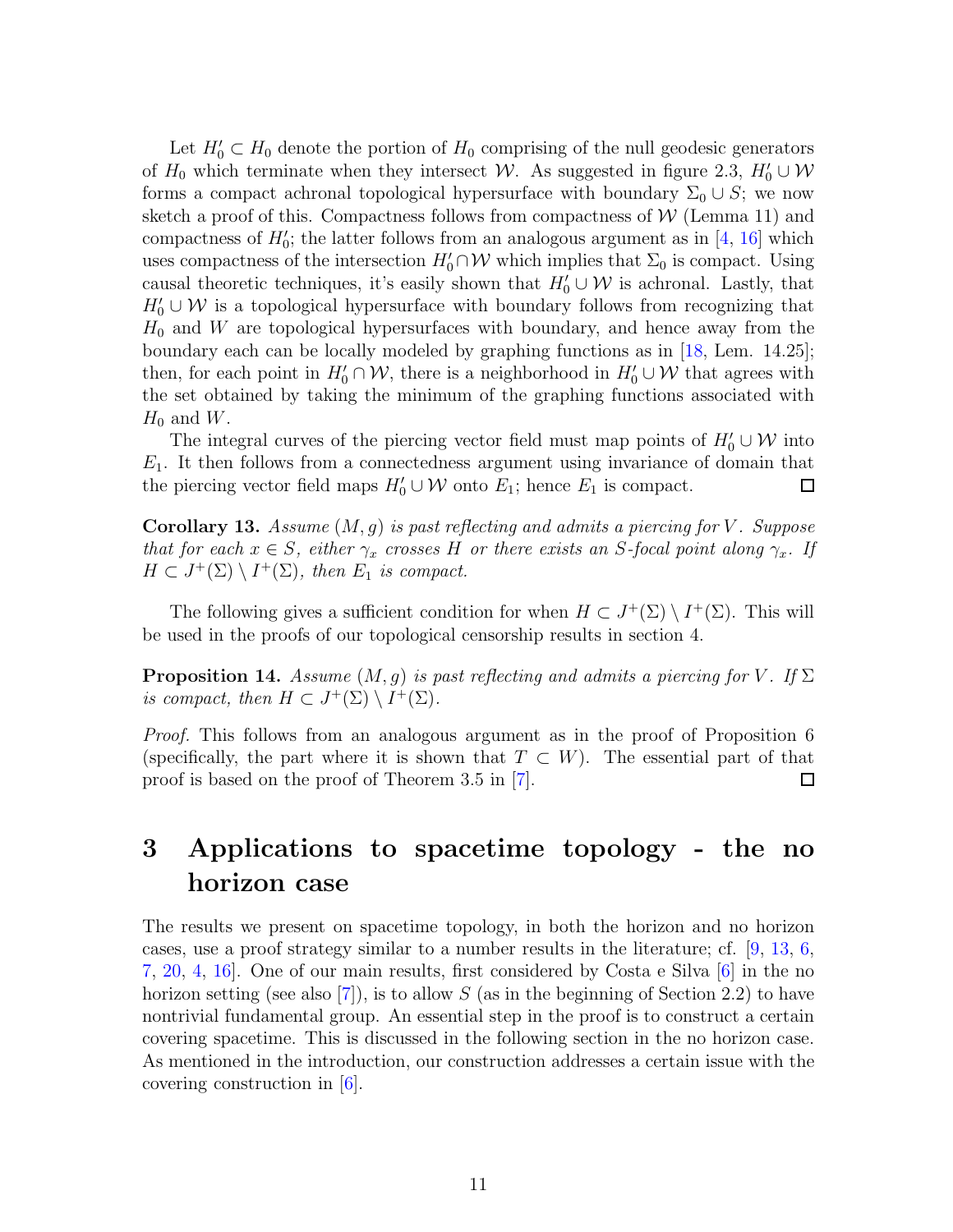### <span id="page-11-0"></span>3.1 Gluing constructions

In this section we describe the gluing constructions in the no horizon case.

Let  $(M, g)$  be a spacetime. Let V be an acausal connected spacelike hypersurface. Suppose  $(M, g)$  admits a piercing for V. Let  $S \subset V$  be a compact connected separating codimension 2 surface. Then  $V \setminus S$  is disconnected. Let  $E'_1$  and  $E'_2$  form a separation for  $V \setminus S$ . Let  $E_1 = E'_1 \cup S$  and  $E_2 = E'_2 \cup S$ . Then  $E_1$  and  $E_2$  are closed sets. Moreover,  $V = E_1 \cup E_2$  with  $S = E_1 \cap E_2 = \partial_V E_1 = \partial_V E_2$ . Connectedness of  $E_1$  and  $E_2$  follows from connectedness of V and S.

Let

$$
i\colon S \to V \quad i_1\colon S \to E_1 \quad i_2\colon S \to E_2
$$

denote the inclusion maps of S into V,  $E_1$ , and  $E_2$ .

Let  $p: \tilde{E}_1 \to E_1$  be a covering of  $E_1$  such that  $p_*\pi_1(\tilde{E}_1, \hat{x}) = i_{1*}\pi_1(S, x)$  with  $x \in S$ and  $\hat{x} \in \hat{S} := p^{-1}(S)$  (such a covering exists by [\[14,](#page-21-8) Cor. 12.19]). In the general relativity literature, p is known as the Hawking cover. Slightly abusing notation, we wish to construct a cover  $p: V \to V$  which extends the covering  $p: E_1 \to E_1$  by gluing appropriate coverings of  $E_2$  to each connected component of  $\widetilde{S}$  along the boundary of the covering of  $E_2$ . This covering will be used to establish spacetime topology results. The next two propositions will aid us in the construction of  $V$ .

#### <span id="page-11-1"></span>Proposition 15.

- (1) If  $\hat{S}$  is the connected component of  $\tilde{S}$  containing  $\hat{x}$ , then  $\hat{S}$  is isometric to S.
- (2) If  $\widetilde{S}$  is connected, then  $i_{1*}: \pi_1(S, x) \to \pi_1(E_1, x)$  is onto.

*Proof.* We first prove (1). The restriction  $p|_{\hat{S}}: \hat{S} \to S$  is a surjective local isometry; hence it suffices to show that it's injective. Fix  $\hat{y}, \hat{z} \in \hat{S}$  such that  $p(\hat{y}) = p(\hat{z}) = y \in S$ . Let  $\hat{\alpha} \subset \hat{S}$  be a curve connecting  $\hat{y}$  to  $\hat{x}$  to  $\hat{z}$ . Let  $\alpha = p \circ \hat{\alpha}$ . Then  $\alpha \subset S$  is a loop based at y which passes through x and hence we can assume  $\alpha$  is based at x. Since  $p_*\pi_1(\widetilde{E}_1,\hat{x}) = i_{1*}\pi_1(S,x)$ , there is a loop  $\widetilde{\beta} \subset \widetilde{E}_1$  based at  $\hat{x}$  such that  $\beta = p \circ \widetilde{\beta}$  is homotopic to  $\alpha$ . Since homotopies lift,  $\beta$  is homotopic to the curve formed by joining  $\hat{x}$  to  $\hat{z}$  and  $\hat{y}$  to  $\hat{x}$  via  $\hat{\alpha}$ . However, the latter is a curve only if  $\hat{z} = \hat{y}$ .

Now we prove (2). Assume S is connected. Let  $\beta$  be a loop in  $E_1$  based at  $x \in S$ . Since S is isometric to S by (1), the lift of  $\beta$  is a loop based at  $\tilde{x} = p^{-1}(x) \in S$ . Then, by hypothesis, there is a loop  $\alpha \subset S$  based at x such that  $\beta$  is homotopic to  $\alpha$ .  $\Box$ 

Remarks.

- Haggman et al. [\[10\]](#page-21-9) observe (1), based on a common path construction technique for defining the covering  $p: \widetilde{E}_1 \to E_1$ . As examples show (see e.g. [\[10,](#page-21-9) Ex. 2.1]), other components of  $S = p^{-1}(S)$  need not be isometric to S. This is only assured for the component of  $p^{-1}(S)$  containing the base point; cf. also the proof of [\[18,](#page-21-4) Prop. 14.48], where the connected component containing the base point is used. This rather subtle point appears to have been overlooked in the covering construction in [\[6\]](#page-20-1).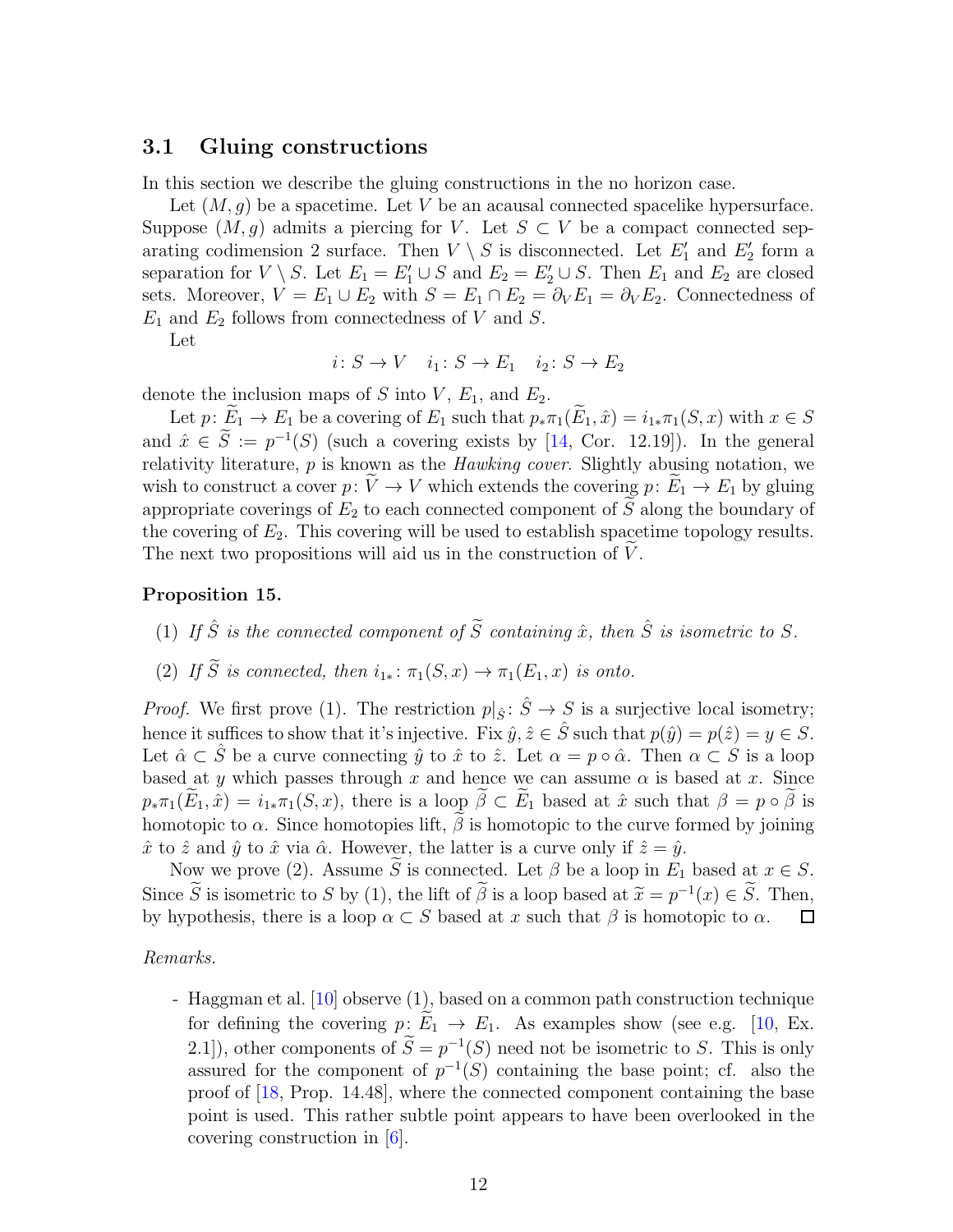- There is a situation in which each connected component of  $\widetilde{S}$  is isometric to S. Specifically, if  $p: E_1 \to E_1$  is a normal covering, i.e. if  $p_* \pi_1(E_1, \hat{x})$  is a normal subgroup of  $\pi_1(E_1, x)$ , it follows from [\[14,](#page-21-8) Thm. 11.34] that each connected component of  $S$  is isometric to  $S$ .

Let S be a connected component of S. Then  $p|_{\overline{S}}: S \to S$  is a covering of S. Let  $\phi = i_2 \circ p|_{\overline{S}}$  with  $\phi(\overline{s}) = x$ . Let  $q: \overline{E}_2 \to E_2$  be a covering of  $E_2$  such that  $q_*\pi_1(\overline{E}_2,\overline{x}) = \phi_*\pi_1(\overline{S},\overline{s})$  with  $\overline{x} \in \partial \overline{E}_2$  satisfying  $q(\overline{x}) = x$ . By the general lifting criterion, there is a unique lift  $\overline{\phi}$ :  $\overline{S} \to \overline{E_2}$  of  $\phi$ :  $\overline{S} \to \overline{E_2}$  with  $\overline{\phi}(\overline{s}) = \overline{x}$  as illustrated in the following diagram:



<span id="page-12-0"></span>**Proposition 16.** If  $i_{2*}: \pi_1(S, x) \to \pi_1(E_2, x)$  is an isomorphism, then  $\overline{\phi}$  is an isometry onto  $\partial E_2$ .

*Proof.* We first show  $\partial \overline{E}_2$  is connected. Since  $\partial \overline{E}_2 = q^{-1}(\partial E_2) = q^{-1}(S)$ , it suffices to show  $q^{-1}(S)$  is connected. Seeking a contradiction, suppose  $\overline{S}_1$  and  $\overline{S}_2$  are two disjoint connected components of  $q^{-1}(S)$ . Let  $\overline{x}_1 \in \overline{S}_1$  and  $\overline{x}_2 \in \overline{S}_2$  with  $q(\overline{x}_1) = q(\overline{x}_2) = x$ . Let  $\overline{\alpha}$  be a curve in  $\overline{E}_2$  from  $\overline{x}_1$  to  $\overline{x}_2$ . Then  $\alpha = q \circ \overline{\alpha}$  is a loop in  $E_2$  based at x. Since  $i_{2*}$  is onto, there is a loop  $\beta$  in S based at x which is homotopic to  $\alpha$ . Let  $\overline{\beta}$ denote the lift of  $\beta$  starting at  $\overline{x}_1$ . Since homotopies lift,  $\overline{\beta}$  is homotopic to  $\overline{\alpha}$  and hence  $\beta$  has endpoint  $\overline{x}_2$ . But  $\beta$  can't leave  $\overline{S}_1$ , which is a contradiction.

Set  $p' = p|_{\overline{S}}$  and  $q' = q|_{\partial \overline{E}_2}$ . Note that  $p'$  and  $q'$  are covering maps. (We required connectedness of  $\partial \overline{E}_2$  here.) Let  $\phi' : \overline{S} \to \partial \overline{E}_2$  be the map satisfying  $\phi = \overline{i_2} \circ \phi'$  where  $\overline{i_2}$ :  $\partial \overline{E}_2 \to \overline{E}_2$  denotes the inclusion map. Then we have the following commutative diagram:



By the covering isomorphism criterion [\[14,](#page-21-8) Thm. 11.40], it suffices to show that  $p'_*\pi_1(\overline{S}, \overline{s}) = q'_*\pi_1(\partial \overline{E}_2, \overline{x})$ . Since

$$
q_* \pi_1(\overline{E}_2, \overline{x}) = \phi_* \pi_1(\overline{S}, \overline{s})
$$
  
=  $i_{2*} \circ p'_* \pi_1(\overline{S}, \overline{s}),$ 

injectivity of  $i_{2*}$  gives

$$
p'_*\pi_1(\overline{S}, \overline{s}) = i_{2*}^{-1} \circ q_*\pi_1(\overline{E}_2, \overline{x}).
$$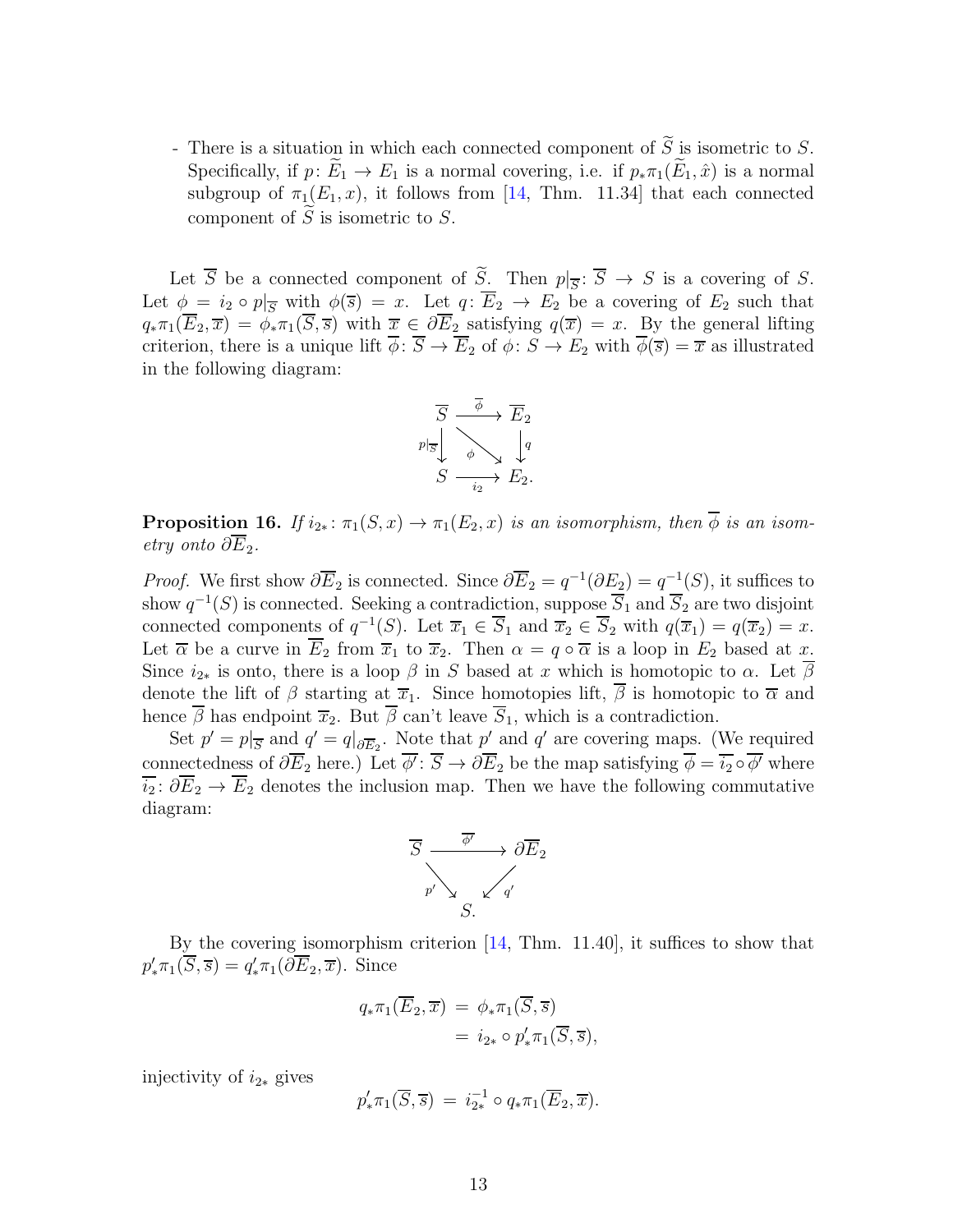Therefore it suffices to show

$$
i_{2*}^{-1} \circ q_* \pi_1(\overline{E}_2, \overline{x}) = q'_* \pi_1(\partial \overline{E}_2, \overline{x}).
$$

Both the left and right inclusion of the above equality follow from the following commutative diagram:

$$
\overline{S} \xrightarrow[p]{\overline{\phi'}} \partial \overline{E}_2 \xrightarrow[\overline{i_2}]{\overline{i_2}} \overline{E}_2
$$
\n
$$
\overline{p'} \searrow \begin{array}{c} q' \\ \downarrow \\ S \xrightarrow[\overline{i_2}]{\overline{i_2}} \xrightarrow[\overline{i_2}]{\overline{e}} E_2. \end{array}
$$

To see the right inclusion, fix  $[\alpha] \in q'_* \pi_2(\partial \overline{E}_2, \overline{x})$ . Then there is a loop  $\overline{\alpha} \subset \partial \overline{E}_2$  such that  $[\alpha] = [q' \circ \overline{\alpha}]$ . Since  $i_{2*}$  is injective, we have  $[\alpha] = i_{2*}^{-1}([q \circ \overline{i_2} \circ \overline{\alpha}])$ , which shows the right inclusion.

To see the left inclusion, fix  $[\alpha] \in \underline{i_{2*}}^{-1} \circ q_* \pi_1(\overline{E}_2, \overline{x})$ . Then there is a loop  $\overline{\alpha} \subset \overline{E}_2$ such that  $[i_2 \circ \alpha] = [q \circ \overline{\alpha}]$ . Since  $q_* \pi_1(\overline{\tilde{E}_2}, \overline{x}) = \phi_* \pi_1(\overline{S}, \overline{s})$ , there is a loop  $\beta \subset \overline{S}$  such that  $[q \circ \overline{\alpha}] = [\phi \circ \beta]$ . Thus

$$
[\alpha] = [i_2^{-1} \circ \phi \circ \beta] = [i_2^{-1} \circ (q \circ \overline{i_2} \circ \overline{\phi'}) \circ \beta] = [q' \circ \overline{\phi'} \circ \beta],
$$

which shows the left inclusion.

We can now construct the desired covering  $p: \widetilde{V} \to V$ . Let  $p: \widetilde{E}_1 \to E_1$  be the covering described above Proposition [15.](#page-11-1) Let  $\hat{S}$  be the connected component of S containing  $\hat{x}$ . By Proposition [15](#page-11-1) (1),  $\hat{S}$  is isometric S. Therefore, we glue an isometric copy of  $E_2$  along  $\hat{S}$  in the same way they are glued in the base space V. Let  $\overline{S}$  be another connected component of  $\widetilde{S}$ . Let  $q: \overline{E}_2 \to E_2$  be the covering described above Proposition [16.](#page-12-0) Assuming  $i_{2*}$  is an isomorphism, Proposition [16](#page-12-0) implies that we can glue  $\overline{E}_2$  along  $\overline{S}$ . Performing this gluing for each connected component  $\overline{S}$  of  $\widetilde{S}$  yields the space  $\tilde{V}$  along with the covering map  $p: \tilde{V} \to V$  (we're slightly abusing notation here). Note that  $p|_{\overline{E}_2} = q$  and  $p|_{\widetilde{E}_1}$  is just the covering we started with.

Lastly, we note that if  $S$  is simply connected, then we do not need to assume that  $i_{2*}$  is an isomorphism (although it's automatically injective). This follows because surjectivity of  $i_{2*}$  was used in Proposition [16](#page-12-0) to ensure that  $\partial \overline{E}_2$  is connected. In the case that S is simply connected, each connected component  $\overline{S}$  of  $\widetilde{S}$  is isometric to S and hence in this case we glue a copy of  $E_2$  along  $\overline{S}$  in the same way they are glued in the base space V; we do not need to assume surjectivity of  $i_{2*}$  since  $\partial E_2$  is automatically connected.

## <span id="page-13-0"></span>3.2 Spacetime topology à la Gannon-Lee

Let  $p: V \to V$  be the covering constructed in the previous section. We now construct a corresponding spacetime covering  $P: \widetilde{M} \to M$  such that  $\widetilde{V}$  embeds into  $\widetilde{M}$  and  $P|_{\widetilde{V}} = p$ . We let  $P: M \to M$  be the covering such that  $P_*\pi_1(M, \widetilde{a}) = \psi_*\pi_1(V, \widetilde{x})$ where  $\psi = \iota \circ p$  and  $\iota: V \to M$  is the inclusion map. From the general map lifting criterion, we obtain the following commutative diagram:

 $\Box$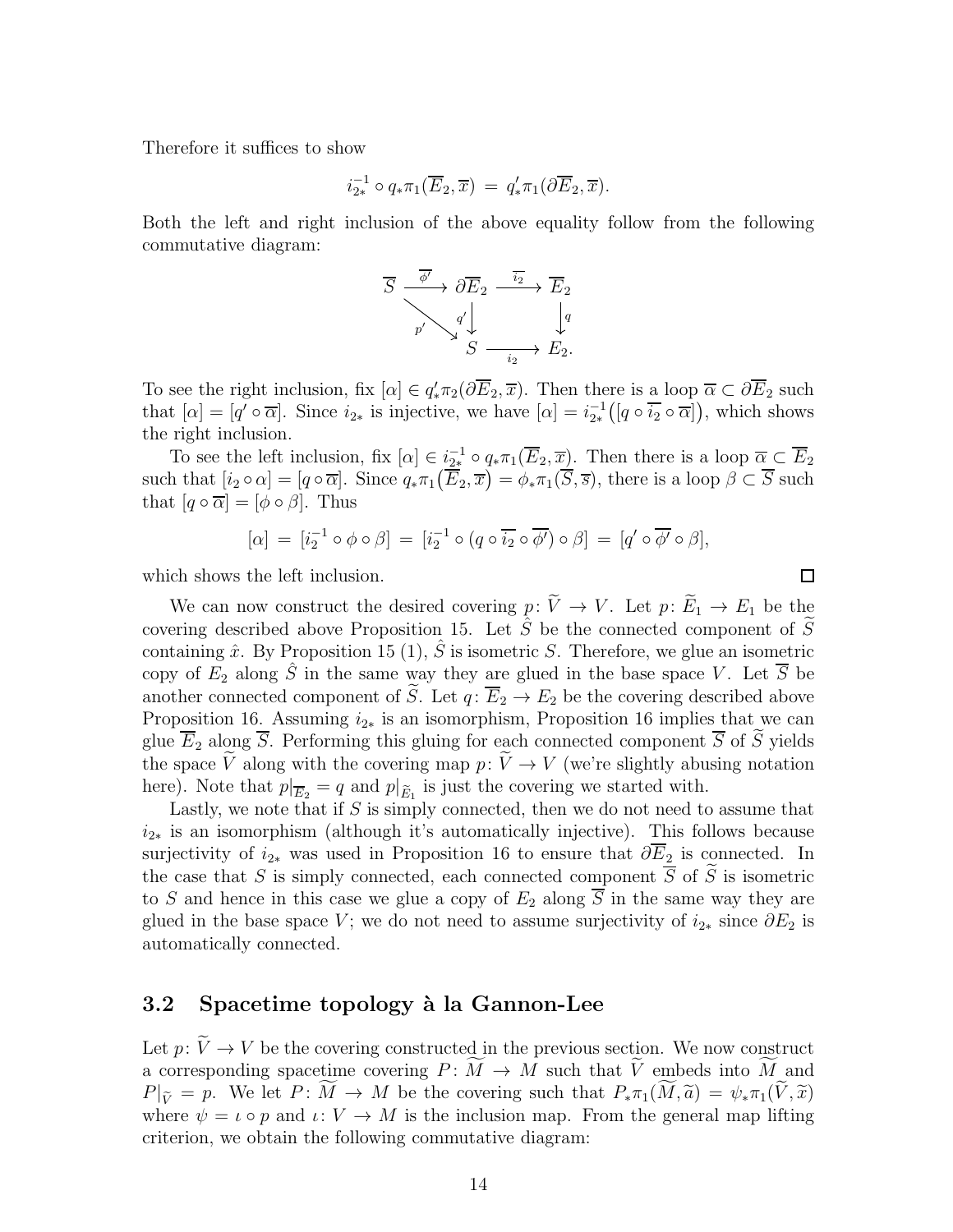

Since  $\overline{\psi}$  is an embedding<sup>[1](#page-14-0)</sup>, we can identify  $\overline{V}$  with its image in M. This completes the construction of the desired spacetime covering.

Since local geometries are preserved, it follows that  $\tilde{V}$  is a connected spacelike hypersurface within  $\widetilde{M}$ . Moreover,  $\widetilde{V}$  is acausal within  $\widetilde{M}$  since any causal curve connecting two points on  $\tilde{V}$  would project down to a causal curve in M connecting two points on  $V$  which would contradict acausality of  $V$  within  $M$ . Lastly, any piercing vector field X on M for V can be lifted to a piercing vector field  $\widetilde{X}$  on  $\widetilde{M}$ for  $\widetilde{V}$  via the local isometry P. That  $\widetilde{X}$  is a piercing vector field for  $\widetilde{V}$  follows from X being one for  $V$ .

As in the previous section, let

$$
i: S \to V \quad i_1: S \to E_1 \quad i_2: S \to E_2
$$

denote the inclusion maps of S into  $V, E_1$ , and  $E_2$ .

The following theorem generalizes a well known result of Gannon ([\[9,](#page-20-0) Corollary 1.20]; see also Lee  $[13,$  Theorem 5]). Indeed, it is an adaptation of  $[6,$  Theorem 2.1 (see also  $(7, 20)$ ). Our modification of the covering space argument in  $[6]$  (see the remark after Proposition [15\)](#page-11-1) has required a strengthening of the assumption on  $i_{2*}$ ; see Proposition [16.](#page-12-0)

<span id="page-14-1"></span>**Theorem 17.** Suppose V is a Cauchy surface for  $(M, g)$ , and suppose there exists an S-focal point along  $\gamma_x$  for each  $x \in S$ . In the case that S is not simply connected, assume  $i_{2*}: \pi_1(S, x) \to \pi_1(E_2, x)$  is an isomorphism. If  $E_2$  is noncompact, then  $i_{1*}: \pi_1(S, x) \to \pi_1(E_1, x)$  is onto. In particular,  $E_1$  is simply connected whenever S is simply connected and  $E_2$  is noncompact.

We note that the assumption of global hyperbolicity used here is weakened some in section [3.3.](#page-15-0)

*Proof.* Let  $p: \widetilde{E}_1 \to E_1$  be the covering of  $E_1$  such that  $p_* \pi_1(\widetilde{E}_1, \hat{x}) = i_{1*} \pi_1(S, x)$ with  $\hat{x} \in \hat{S} := p^{-1}(S)$ . Slightly abusing notation, let  $p: V \to V$  denote the covering constructed at the end of section [3.1.](#page-11-0) Let  $P: \widetilde{M} \to M$  denote the spacetime covering constructed in the beginning of section [3.2.](#page-13-0) Since  $V$  is a Cauchy surface for  $M$ , it follows that V is a Cauchy surface for M. Hence  $(M, \tilde{g})$  is globally hyperbolic and thus is past reflecting and admits a piercing for  $\tilde{V}$ .

<span id="page-14-0"></span> $1_{\psi}$  is an immersion; hence  $\overline{\psi}$  is an immersion. Then  $\overline{\psi}$  is an embedding follows from  $\overline{\psi}$  being an injective open map onto its image. Injectivity of  $\overline{\psi}$  follows from the homotopy lifting property applied to the commutative diagram along with the fact that  $\iota_*$  is injective which follows from V being a retract of M. Then  $\psi$  is an open map onto its image follows from p and P being local diffeomorphisms along with  $\iota$  being a topological embedding.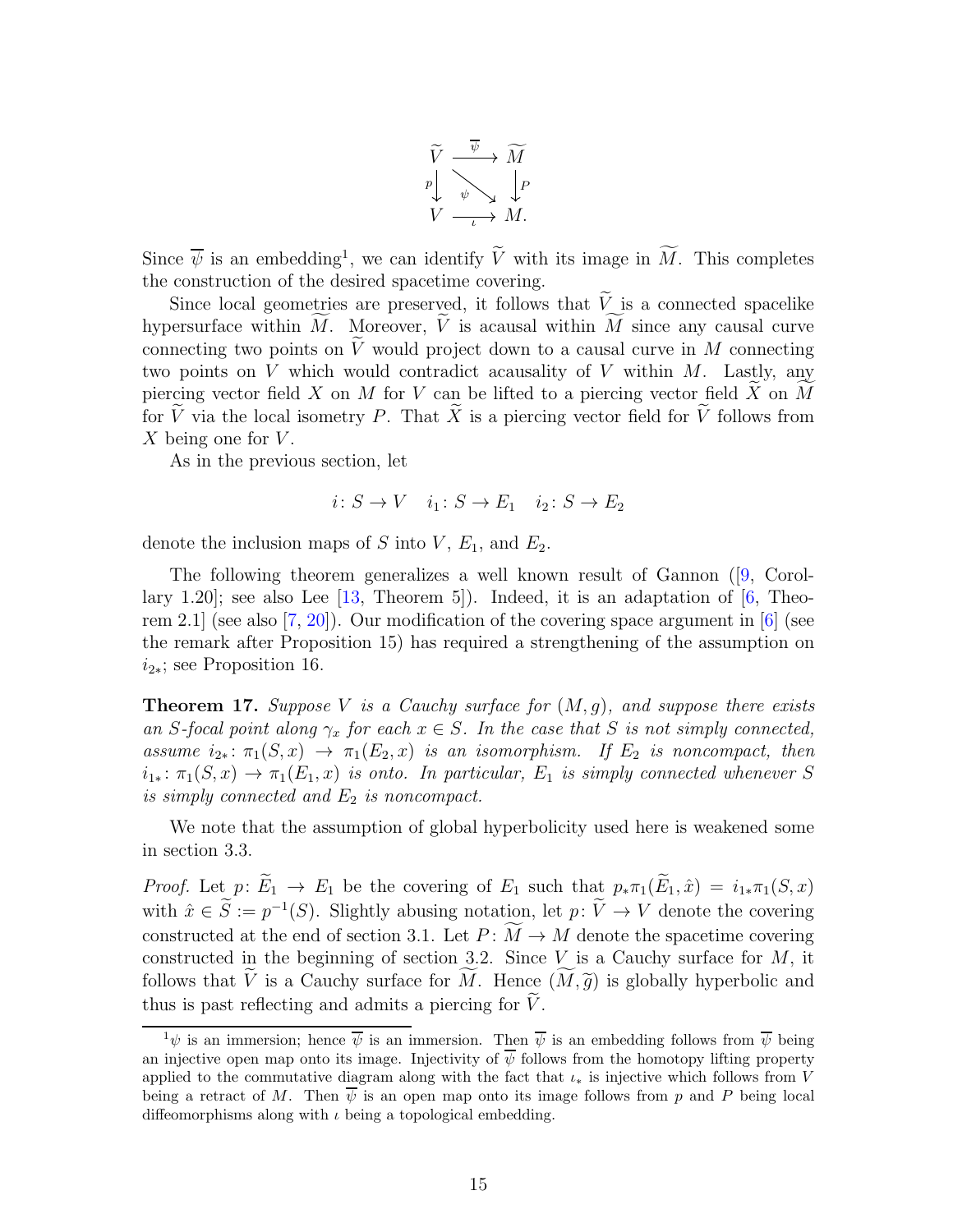Seeking a contradiction, suppose  $i_{1*}$  is not onto. By Proposition [15\(](#page-11-1)2), we have  $\widetilde{S}$ is disconnected. Let  $\hat{S}$  denote the connected component of  $\tilde{S}$  containing  $\hat{x}$ , and let  $\overline{S}$ denote some other connected component. Let  $D_2 \subset \widetilde{V}$  denote the isometric copy of  $E_2$ attached to  $\hat{S}$ . Let  $D_1 = (\tilde{V} \setminus D_2) \sqcup \hat{S}$ . Since focal points lift, we can apply Corollary [8](#page-6-1) in the covering spacetime  $\widetilde{M}$  to conclude that  $D_1$  is compact. However,  $D_1$  contains the covering  $\overline{E}_2$  of  $E_2$  which is attached along  $\overline{S}$ . Since  $E_2$  is noncompact, it follows that  $\overline{E}_2$  is noncompact and hence  $D_1$  is noncompact, which is a contradiction.  $\Box$ 

#### Remarks.

- It follows from Seifert-Van Kampen that  $i_{1*}: \pi_1(S, x) \to \pi_1(V, x)$  is onto.
- Theorem [17](#page-14-1) can be interpreted as an incompleteness theorem in the following way. Assume S is simply connected,  $E_2$  is noncompact, the null energy condition holds, and S has negative inward null expansion. Then, if  $E_1$  is not simply connected, some inward null geodesic from S must be future incomplete since otherwise there would be an S-focal point along each  $\gamma_x$  for each  $x \in S$  (see the remark after Corollary [8\)](#page-6-1). More generally, if the inward null geodesics are future complete, then [\(2.1\)](#page-6-0) must be violated along at least one of the null geodesics.

### <span id="page-15-0"></span>3.3 Exterior foliations by spacetimes-with-timelike-boundary

In this section, we will obtain a version of Theorem [17](#page-14-1) for a class of spacetimes that are not in general globally hyperbolic, but which admit, in a certain sense, a foliation by globally hyperbolic spacetimes-with-timelike-boundary. The Birmingham-Kottler spacetimes [\[3\]](#page-20-6) and the Horowitz-Myers soliton [\[11\]](#page-21-10) are examples that admit such a foliation. The motivation here is to extend our results to a setting applicable to asymptotically locally AdS spacetimes.

Let  $(\mathcal{M}, \mathfrak{g})$  be a spacetime-with-timelike-boundary; see [\[1\]](#page-20-7) for basic definitions and properties. Then

$$
\mathcal{M} = M \cup \partial \mathcal{M}
$$

where  $M = \text{int}(\mathcal{M})$ . Set  $g = \mathfrak{g}|_M$ . Note that  $(M, g)$  is a spacetime.

<span id="page-15-1"></span>**Lemma 18.** Let  $(\mathcal{M}, \mathfrak{g})$  be a spacetime-with-timelike-boundary. If  $(\mathcal{M}, \mathfrak{g})$  is past reflecting, then  $(M, g)$  is past reflecting.

*Proof.* We abbreviate  $I^+(p, M)$  with  $I^+(p)$ . Likewise with  $I^+(p)$ .

Fix  $p, q \in M$  such that  $I_M^+(q) \subset I_M^+(p)$ . We want to show  $I_M^-(p) \subset I_M^-(q)$ . We first show  $I^+_{\mathcal{M}}(q) \subset I^+_{\mathcal{M}}(p)$ . Fix  $x \in I^+_{\mathcal{M}}(q)$ . Either  $x \in M$  or  $x \in \partial \mathcal{M}$ . If  $x \in M$ , then

$$
x \in I^+_{\mathcal{M}}(q) \cap M = I^+_{M}(q) \subset I^+_{M}(p) \subset I^+_{\mathcal{M}}(p).
$$

The equality follows from [\[1,](#page-20-7) Prop. 2.6(d)]. Suppose  $x \in \partial M$ . Let  $\lambda \subset M$  be a timelike curve from q to x. Since  $q \in M$  and M is open in M, it follows that  $\lambda$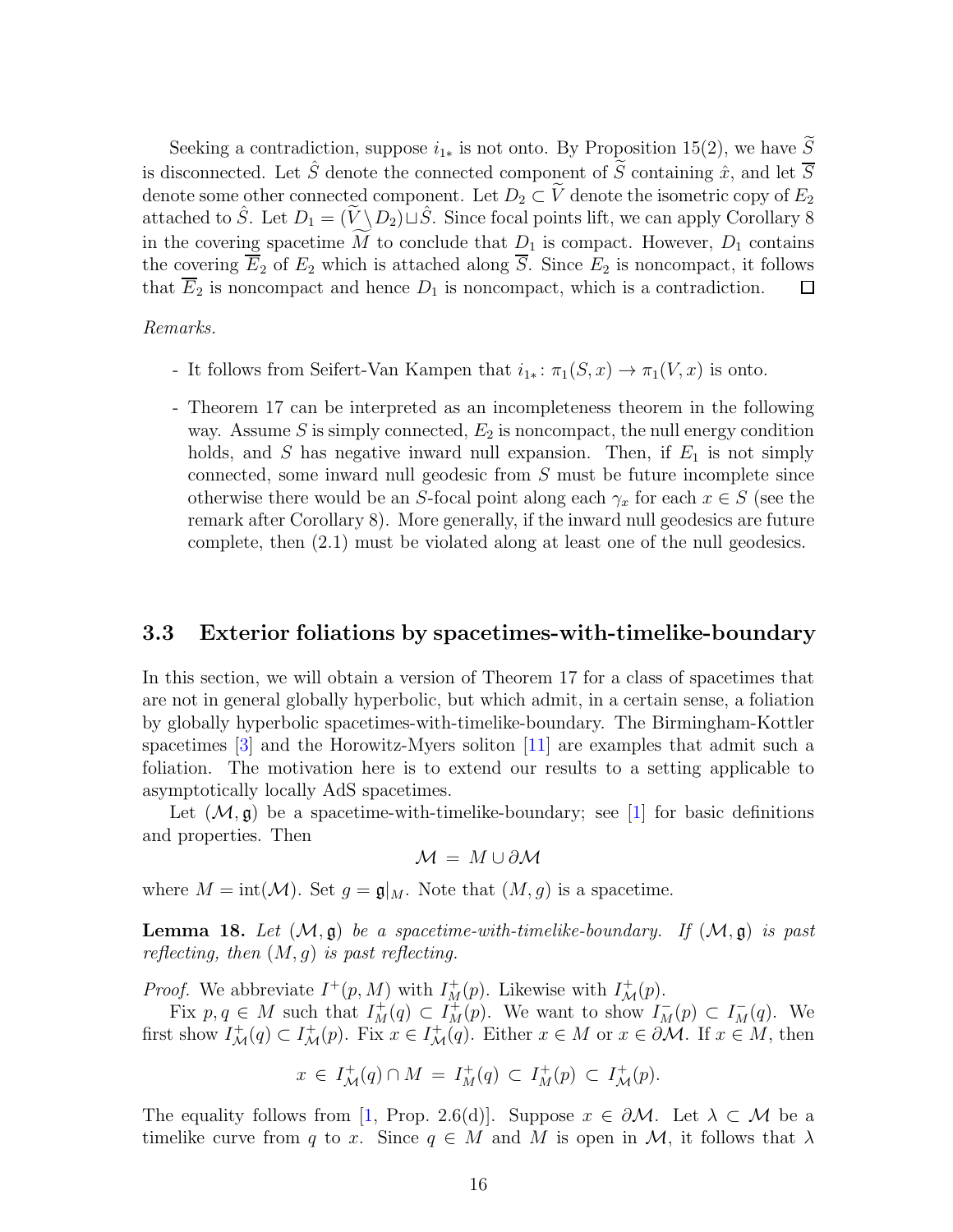intersects M at some point r. Then  $r \in I^+_{\mathcal{M}}(q) \cap M$  and reasoning as above, we have  $r \in I^+_{\mathcal{M}}(p)$  and hence  $x \in I^+_{\mathcal{M}}(p)$ .

By past reflecting of  $\mathcal{M}$ , we have  $I_{\mathcal{M}}^-(p) \subset I_{\mathcal{M}}^-(q)$ . Intersecting both sides with  $M$ and applying [\[1,](#page-20-7) Prop. 2.6(d)] again, we have  $I_M^-(p) \subset I_M^-(q)$ .  $\Box$ 

<span id="page-16-0"></span>**Theorem 19.** Suppose  $(M, g)$  is a spacetime with V, S, E<sub>1</sub>, and E<sub>2</sub> given as in the beginning of section [2.2.](#page-3-0) We make the following assumptions.

- (a)  $X$  is a piercing vector field for  $V$ .
- (b)  $E_2 \approx S \times [0, \infty)$ .
- (c) Set  $E_{2,t} \approx S \times [0, t]$  and  $V_t = E_1 \cup E_{2,t}$ . Let  $M_t$  denote the union of the images of the maximal integral curves of  $X$  starting on  $V_t$ . We assume that  $M_t$  is a globally hyperbolic spacetime-with-timelike-boundary with Cauchy surface  $V_t$ .
- (d) There is a  $T > 0$  such that for all  $x \in S$ , there is an S-focal point along  $\gamma_x$ within  $M'_T$ , where  $M'_T$  is the interior of  $M_T$ .

Then  $i_{1*}: \pi_1(S, x) \to \pi_1(E_1, x)$  is onto. In particular,  $E_1$  is simply connected whenever S is simply connected.

Remarks.

- By "there is an S-focal point along  $\gamma_x$  within  $M'_T$ " we mean that if  $\gamma_x(b)$  is an S-focal point of  $\gamma_x$ , then  $\gamma_x|_{[0,b]}$  lies within  $M'_T$ . This terminology will also be used in Theorem [22.](#page-19-1)
- It's not hard to see that in the case S is inner trapped, M is future null complete, and satisfies the null energy condition, then assumption (d) holds. One may ask if assumption (d) holds when one merely assumes that there is an S-focal point along  $\gamma_x$  for each  $x \in S$ .

*Proof.* Let  $p: \widetilde{E}_1 \to E_1$  be the covering of  $E_1$  such that  $p_* \pi_1(\widetilde{E}_1, \hat{x}) = i_{1*} \pi_1(S, x)$ with  $\hat{x} \in \hat{S} := p^{-1}(S)$ . Slightly abusing notation, let  $p: V \to V$  denote the covering constructed at the end of section [3.1.](#page-11-0) Let  $P: \widetilde{M} \to M$  denote the spacetime covering constructed in the beginning of section [3.2.](#page-13-0) Let  $\hat{S}, \tilde{E}, D_1$ , and  $D_2$  be given as in Theorem [17.](#page-14-1) Let  $M_T = P^{-1}(M_T)$  and  $M'_T$  be its interior. Note that  $M_T$  is the union of the lift of the maximal integral curves which intersect  $V_T$ . Since focal points lift, assumption (d) holds in  $\widetilde{M}'_T$  with respect to  $\hat{S}$ . Hence for each  $x \in \hat{S}$ , there is an S-cut point along  $\gamma_x$  with respect to the spacetime  $M'_T$ .

Since  $V_T = P^{-1}(V_T)$  is a Cauchy surface for  $M_T$ , it follows that  $M_T$  is a globally hyperbolic spacetime-with-timelike-boundary, and hence  $\overline{M}_T$  is past reflecting [\[1\]](#page-20-7). By Lemma [18,](#page-15-1) it follows that the interior  $M'_T$  of  $M_T$  is past reflecting. Since X lifts to a piercing X on M for  $\tilde{V}$ , there is a piercing for the interior  $\tilde{V}'_T$  of  $\tilde{V}_T$ . Thus  $D_1 \cap M'_T$ is compact by Corollary [8.](#page-6-1)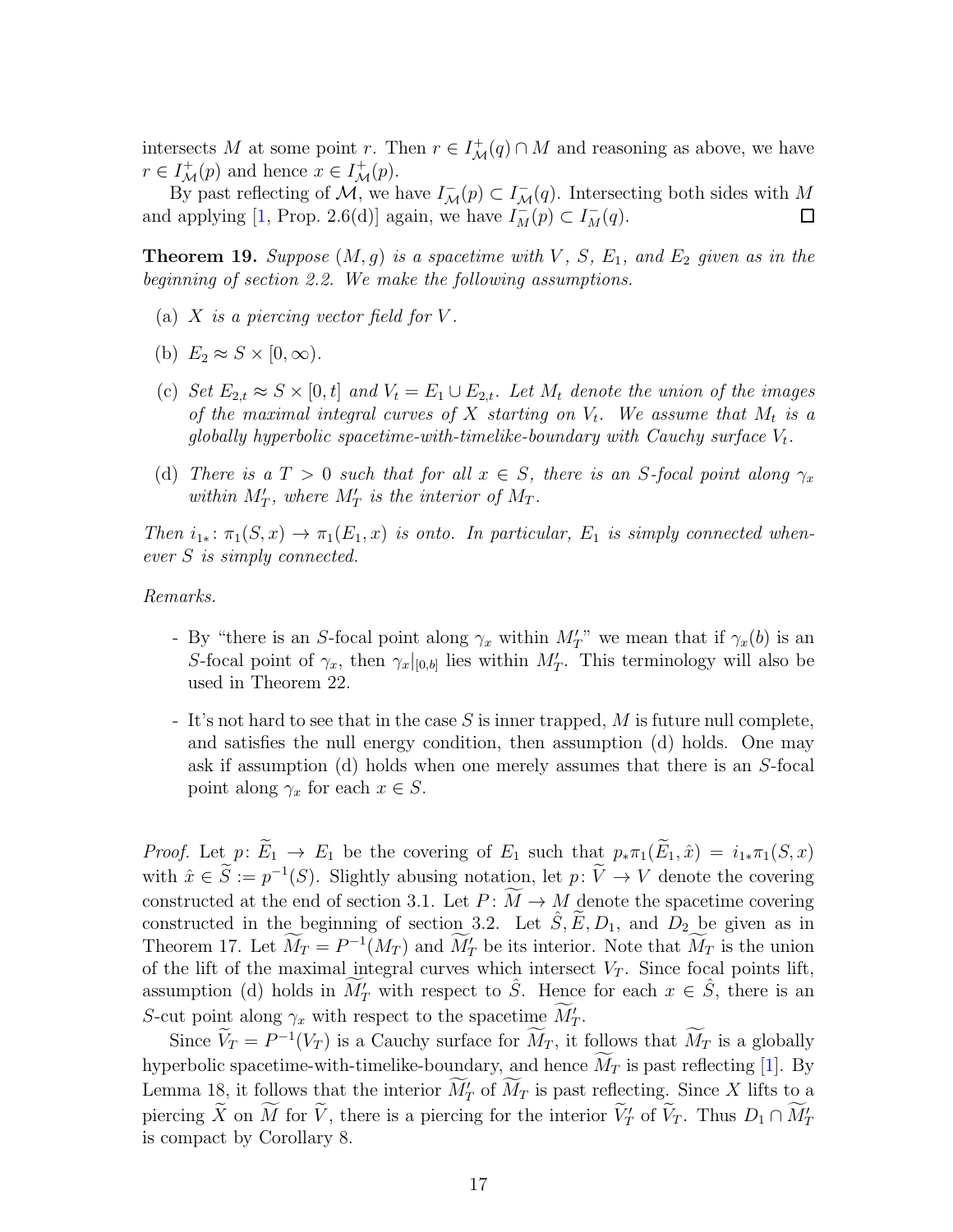If  $i_{1*}$  is not onto, then  $\widetilde{S}$  contains a component  $\overline{S} \neq \widehat{S}$  by Proposition [15\(](#page-11-1)2). Then  $D_1 \cap M'_T$  contains the noncompact end  $\overline{S} \times [0, T)$ , which is a contradiction.  $\Box$ 

The spacetimes in Theorem [19](#page-16-0) are not in general causally simple. It would be of interest to determine whether or not these spacetimes and their covers are past reflecting. If a spacetime admits a conformal completion which is a globally hyperbolic spacetime-with-timelike-boundary, then the original spacetime is past reflecting via Lemma [18.](#page-15-1)

## <span id="page-17-0"></span>4 Applications to spacetime topology - the horizon case

The topological censorship results in this section generalize aspects of [\[4,](#page-20-3) [16\]](#page-21-2). For more on topological censorship and references to other related results, see [\[5\]](#page-20-8).

## <span id="page-17-1"></span>4.1 Gluing constructions

We consider the setting of a black hole with a horizon in the spacetime. Let  $(M, g)$ satisfy properties (1) - (4) in section [2.3.](#page-7-0) Define  $F_1 = B \cup E_1$  and consider the inclusion maps

$$
i\colon S \to V \quad i_1\colon S \to F_1 \quad i_2\colon S \to E_2.
$$

Let  $p: \widetilde{F}_1 \to F_1$  be a covering of  $F_1$  such that  $p_* \pi_1(\widetilde{F}_1, \hat{x}) = i_{1*} \pi_1(S, x)$  with  $x \in S$ and  $\hat{x} \in \hat{S} := p^{-1}(S)$ . Analogous to Proposition [15,](#page-11-1) we have

#### <span id="page-17-2"></span>Proposition 20.

- (1) If  $\hat{S}$  is the connected component of  $\widetilde{S}$  containing  $\hat{x}$ , then  $\hat{S}$  is isometric to  $S$ .
- (2) If  $\widetilde{S}$  is connected, then  $i_{1*}: \pi_1(S, x) \to \pi_1(F_1, x)$  is onto.

Proposition [16](#page-12-0) also holds in this setting: if  $i_{2*}$  is an isomorphism, then for each connected component  $\overline{S} \subseteq \widetilde{S}$ , there is a covering  $q: \overline{E}_2 \to E_2$  (defined in the same way as before) such that  $\overline{S}$  is isometric to  $\partial \overline{E}_2$ .

Using the same construction at the end of section [3.1](#page-11-0) (and slightly abusing notation again), we have a covering  $p: V \to V$  such that  $p|_{\overline{E}_2} = q$  and  $p|_{\widetilde{F}_1}$  is just the covering we started with. As in the beginning of section [3.2,](#page-13-0) there is a corresponding spacetime covering  $P: \widetilde{M} \to M$  such that  $\widetilde{V}$  embeds into  $\widetilde{M}$  and  $P|_{\widetilde{V}} = p$ .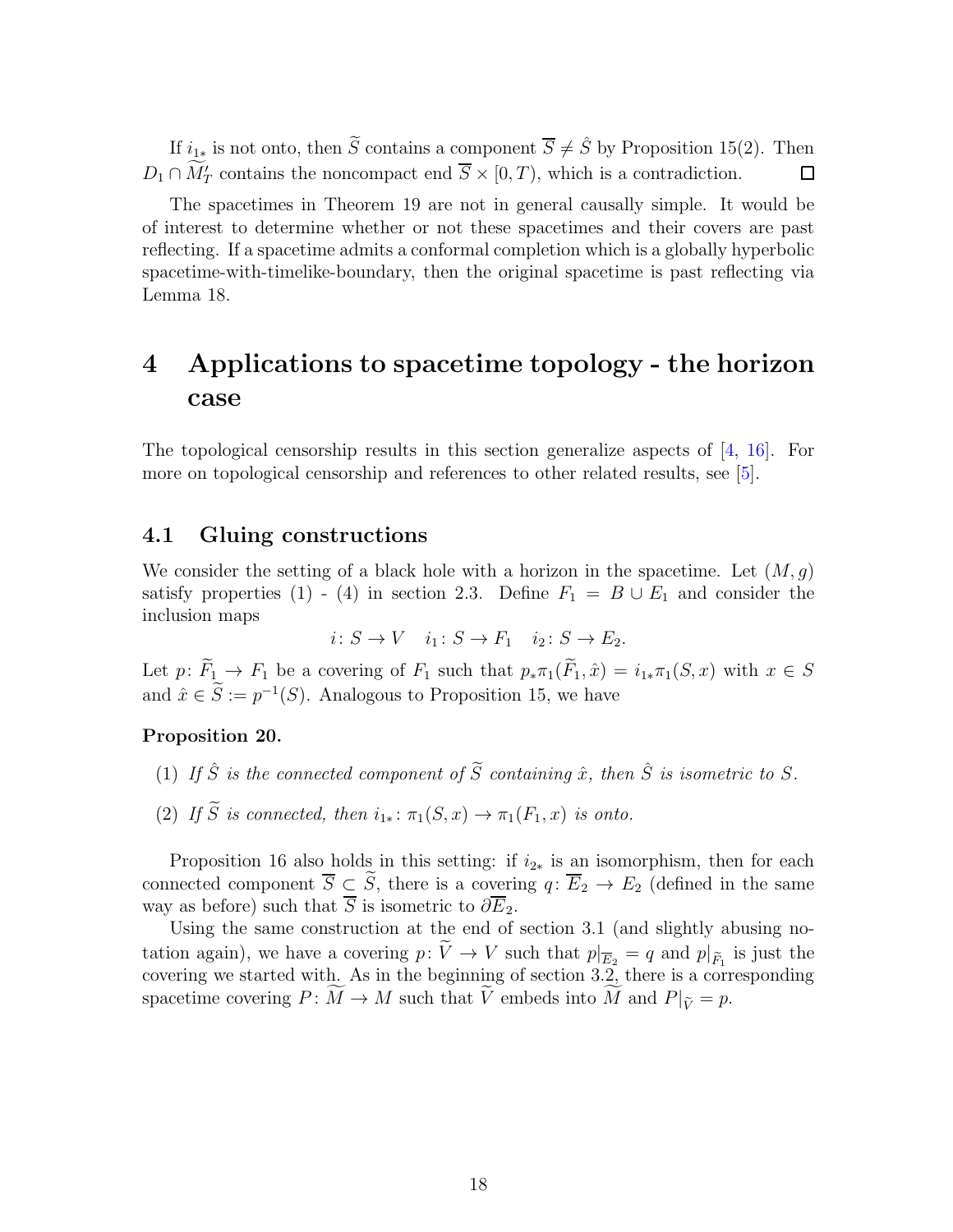## <span id="page-18-0"></span>4.2 The globally hyperbolic setting

Let  $(M, g)$  be a spacetime satisfying properties  $(1)$  -  $(4)$  in section [2.3.](#page-7-0) In this section we assume  $V$  is a Cauchy surface. Analogous to Theorem [17,](#page-14-1) we have the following theorem.

<span id="page-18-2"></span>**Theorem 21.** Let  $(M, g)$  satisfy properties  $(1)$  -  $(4)$  in section [2.3](#page-7-0) and assume that V is a Cauchy surface and  $\Sigma$  is compact. Suppose that for each  $x \in S$ , either  $\gamma_x$ crosses H or there exists an S-focal point along  $\gamma_x$ . In the case that S is not simply connected, assume  $i_{2*}$ :  $\pi_1(S, x) \to \pi_1(E_2, x)$  is an isomorphism. If  $E_2$  is noncompact, then  $i_{1*}: \pi_1(S, x) \to \pi_1(F_1, x)$  is onto. In particular,  $F_1$  (and hence  $E_1$ ) is simply connected whenever  $S$  is simply connected and  $E_2$  is noncompact.

*Proof.* Let  $p : \widetilde{F}_1 \to F_1$  be the covering of  $F_1$  such that  $p_* \pi_1(\widetilde{F}_1, \hat{x}) = i_{1*} \pi_1(S, x)$  with  $\hat{x} \in \hat{S} := p^{-1}(S)$ . Let  $\Sigma = p^{-1}(\Sigma)$  and likewise with B. Since  $B = \Sigma \times [0, \epsilon)$ , we have  $\widetilde{B} = \widetilde{\Sigma} \times [0, \epsilon).$ 

Extend this covering to  $p: \tilde{V} \to V$  as constructed at the end of section [4.1,](#page-17-1) and let  $P: M \to M$  denote the corresponding spacetime covering. Since V is a Cauchy surface for  $M$ , it follows that  $V$  is a Cauchy surface for  $M$ .

Seeking a contradiction, suppose  $i_{1*}$  is not onto. Then  $\widetilde{S}$  is disconnected by Proposition [20\(](#page-17-2)2). Let  $\hat{S}$  denote the connected component of S containing  $\hat{x}$ , and let  $\overline{S}$  denote some other connected component. Let  $D_2 \subset \widetilde{V}$  denote the isometric copy of  $E_2$  attached to  $\hat{S}$ . Let  $D_1 = (\tilde{E} \setminus D_2) \sqcup \hat{S}$  where  $\tilde{E} = p^{-1}(E)$ . Note that  $D_1$  is noncompact since it contains a copy of  $\overline{E}_2$  attached to some  $\overline{S}$ .

Set  $\mathcal{H} = \partial I^+(B) \setminus \text{int}_{\tilde{V}}B$ . That the null generators of H never leave H follows from the same property holding for H. Next we show that  $\mathcal{H}_{\sim} \subset J^+(\Sigma) \setminus I^+(\Sigma)$ . Note that this step does not follow from Proposition [14](#page-10-1) since  $\widetilde{\Sigma}$  is not necessarily compact. Fix  $\tilde{y} \in \mathcal{H}$  and let  $y = P(\tilde{y})$ . By lifting of curves, it suffices to show that  $y \in J^+(\Sigma) \setminus I^+(\Sigma)$ . Note that  $\widetilde{y} \in \mathcal{H}$  implies that  $y \in J^+(B) \setminus I^+(B)$  and  $y \notin \text{int}_V B$ . Therefore  $y \in H$ <sup>[2](#page-18-1)</sup> Since  $\Sigma$  is compact, we have  $y \in J^+(\Sigma) \setminus I^+(\Sigma)$  by Proposition [14.](#page-10-1)

We wish to apply Corollary [13](#page-10-2) to the covering spacetime  $\widetilde{M}$  with  $D_1$  and  $\mathcal{H}$ playing the roles of  $E_1$  and H in the statement of Corollary [13.](#page-10-2) Since M is globally hyperbolic, it's past reflecting and admits a piercing for  $V$ .

Hence, it remains to show that for each  $y \in \hat{S}$ , either  $\gamma_y$  crosses H or there exists an  $\hat{S}$ -focal point along  $\gamma_y$ . Suppose there does not exist an  $\hat{S}$ -focal point along  $\gamma_y$ . Since focal points lift, there does not exist an S-focal point along  $P \circ \gamma_y$ . Let  $x = p(y) \in S$ . Then  $\gamma_x = P \circ \gamma_y$ . By assumption,  $\gamma_x$  must cross  $H = \partial I^+(B) \setminus \text{int}_V B$ , and hence enters  $I^+(B)$ . Since  $I^+(\widetilde{B}) = P^{-1}(I^+(B))$ ,  $\gamma_y$  must cross  $\mathcal{H}$ .  $\Box$ 

<span id="page-18-1"></span><sup>&</sup>lt;sup>2</sup>We just observed that  $P(\mathcal{H}) \subset H$ . Similarly, it's not hard to see that  $\mathcal{H} = P^{-1}(H)$ ; this holds in the next section as well.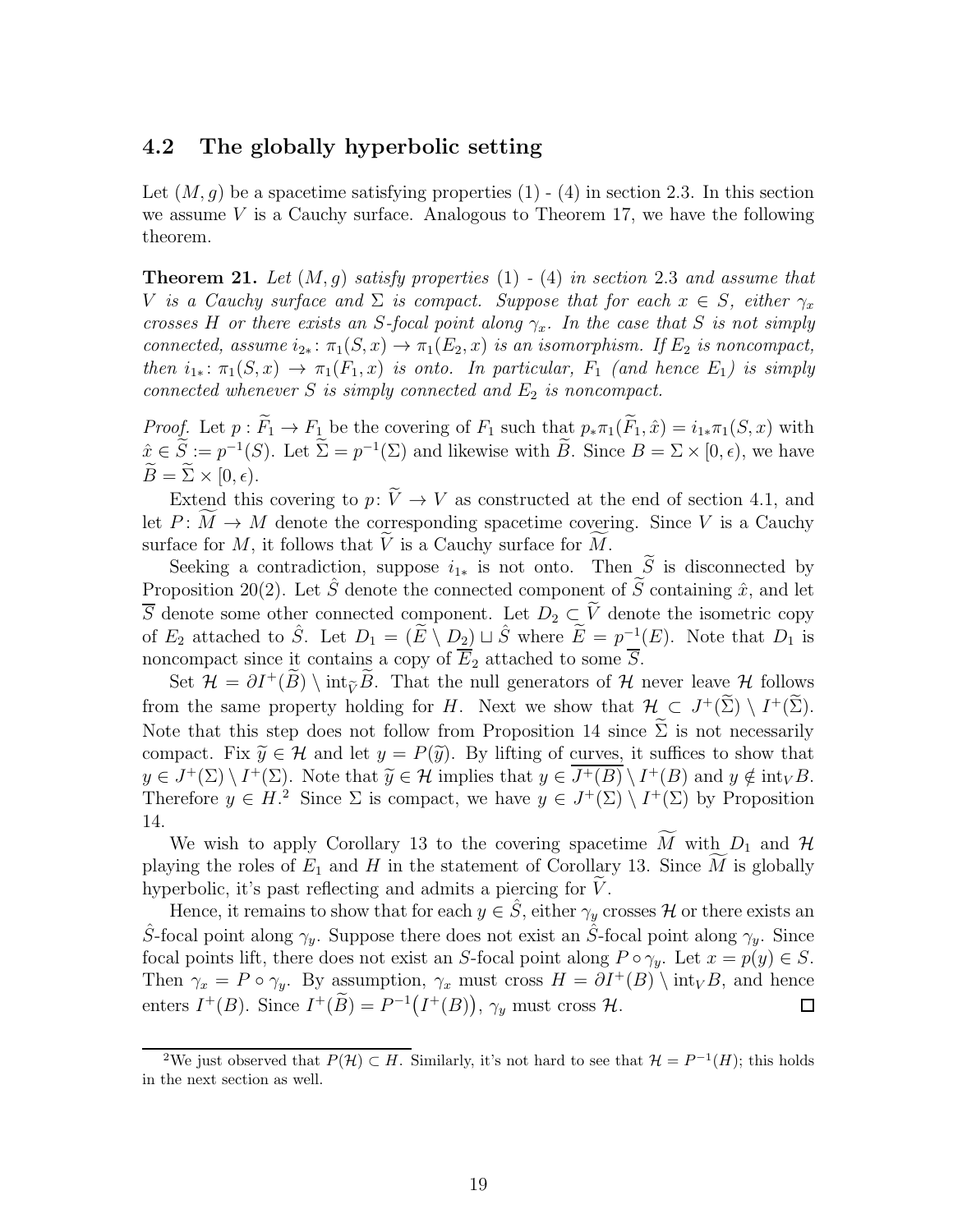### <span id="page-19-0"></span>4.3 Exterior foliations by spacetimes-with-timelike-boundary

In this section we obtain a version of Theorem [19](#page-16-0) in the setting of black holes.

<span id="page-19-1"></span>**Theorem 22.** Suppose  $(M, g)$  is a spacetime satisfying properties  $(1)$  -  $(4)$  in sec-tion [2.3](#page-7-0) and  $\Sigma$  is compact. We make the following assumptions.

- (a)  $(M, q)$  admits a piercing for V.
- (b)  $E_2 \approx S \times [0, \infty)$ .
- (c) Set  $E_{2,t} = S \times [0,t]$  and  $V_t = B \cup E_1 \cup E_{2,t}$ . Let  $M_t$  be the union of the images of the maximal integral curves of X starting on  $V_t$ . We assume that  $M_t$  is a globally hyperbolic spacetime-with-timelike-boundary with Cauchy surface  $V_t$ .
- (d) There is a  $T > 0$  such that the following hold:
	- (i)  $I^+(B) \cap M'_T \subset I^+(B, M'_T)$ , where  $M'_T$  is the interior of  $M_T$ .
	- (ii) For each  $x \in S$ , either  $\gamma_x$  crosses H within  $M'_T$  or there is an S-focal point along  $\gamma_x$  within  $M'_T$ .

Then  $i_{1*}: \pi_1(S, x) \to \pi_1(F_1, x)$  is onto. In particular,  $F_1$  (and hence  $E_1$ ) is simply connected whenever S is simply connected.

Remark. By " $\gamma_x$  crosses H within  $M'_T$ " we mean that if  $\gamma_x$  crosses H at  $\gamma_x(b)$ , then  $\gamma_x|_{[0,b]}$  lies within  $M'_T$ . See also the remark after Theorem [19.](#page-16-0)

*Proof.* Let  $p: \widetilde{F}_1 \to F_1$  be the covering of  $F_1$  such that  $p_*\pi_1(\widetilde{F}_1, \hat{x}) = i_{1*}\pi_1(S, x)$  with  $\hat{x} \in \mathcal{S} := p^{-1}(S)$ . Extend this covering to  $p: V \to V$  as in the end of section [4.1.](#page-17-1) Let  $P: \widetilde{M} \to M$  denote the corresponding spacetime covering. Let  $\hat{S}$ ,  $\widetilde{E}$ ,  $\widetilde{B}$ ,  $D_1$ ,  $D_2$ , and  $\mathcal H$  be given as in the proof of Theorem [21.](#page-18-2) Likewise, the null generators of  $\mathcal H$  do not leave  $\mathcal H$  to the future since this property holds for  $H$ .

Let X be the piercing vector field for V. Let X denote the lift of X to  $M$ . Since  $\tilde{X}$  is a piercing vector field for  $\tilde{V}$ , its integral curves produce a retraction  $r: \widetilde{M} \to \widetilde{V}$ . Consider the globally hyperbolic spacetime-with-timelike-boundary  $M_T$ . Since maximal integral curves lift to maximal integral curves,  $M_T := P^{-1}(M_T)$  is the union of the maximal integral curves of X starting on  $V_T := P^{-1}(V_T)$ . Consequently, properties (i) and (ii) from assumption (d) lift to the cover:

- (i)  $I^+(B) \cap M'_T \subset I^+(B, M'_T)$ , where  $M'_T$  is the interior of  $M_T$ .
- (ii) For each  $\hat{x} \in \hat{S}$ , either  $\gamma_{\hat{x}}$  crosses H within  $M'_T$  or there is an  $\hat{S}$ -focal point along  $\gamma_{\hat{x}}$  within  $M'_T$ .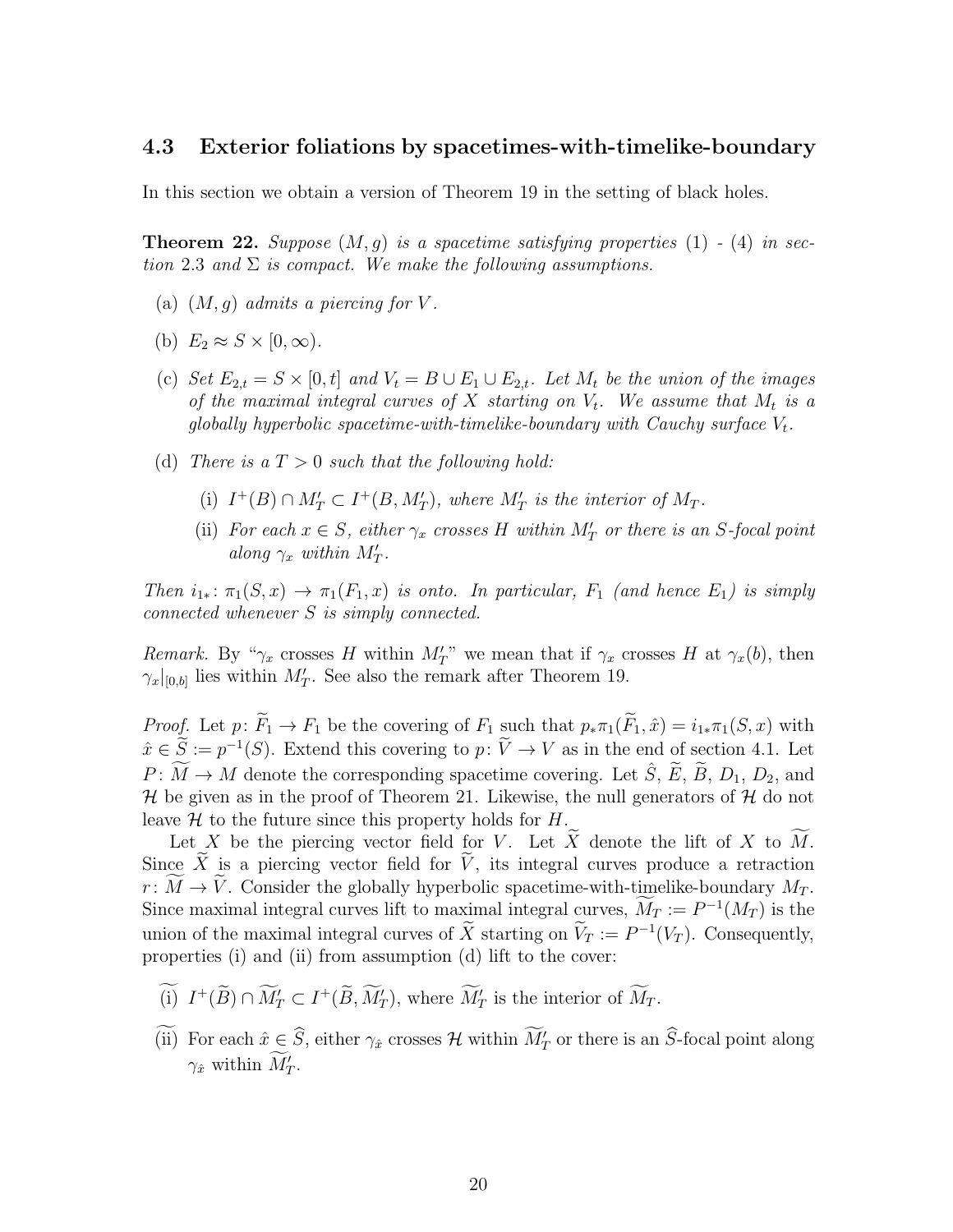Set  $\mathcal{H}_T = \mathcal{H} \cap M'_T$ . From (i), it follows that  $\mathcal{H}_T = \partial I^+(B, M'_T) \setminus \text{int}_{\widetilde{V}_T} B$ . Also, we have  $\mathcal{H}_T \subset J^+(\Sigma, M'_T) \setminus I^+(\Sigma, M'_T)$ ; this follows since the same property holds for  $H_T = H \cap M'_T$  which lifts to the cover via the same argument used in Theorem [21.](#page-18-2) Moreover, the null generators of  $\mathcal{H}_T$  never leave  $\mathcal{H}_T$  within  $M'_T$ . Noting also that  $M'_T$ is past reflecting by Lemma [18,](#page-15-1) it now follows from Corollary [13](#page-10-2) that  $D_1 \cap M'_T$  is compact.

If  $i_{1*}$  is not onto, then  $\widetilde{S}$  contains a component  $\overline{S} \neq \widehat{S}$  by Proposition [20\(](#page-17-2)2). Then  $D_1 \cap M'_T$  contains the noncompact end  $\overline{S} \times [0, T)$ , which is a contradiction.  $\Box$ 

ACKNOWLEDGEMENTS. This work was supported in part by a grant from the Simons Foundation (850541, GJG). Eric Ling gratefully acknowledges being supported by the Harold H. Martin Postdoctoral Fellowship at Rutgers University. The authors would like to thank Ivan Costa e Silva for comments on an earlier draft and useful discussions.

## <span id="page-20-7"></span>References

- <span id="page-20-4"></span> $[1]$  L. Aké, J. L. Flores, and M. Sánchez, *Structure of globally hyperbolic spacetimes*with-timelike-boundary, Rev. Mat. Iberoam.  $37$  (2021), no. 1, 45–94.
- [2] J. K. Beem, P. E. Ehrlich, and K. L. Easley, Global Lorentzian geometry, second ed., Monographs and Textbooks in Pure and Applied Mathematics, vol. 202, Marcel Dekker Inc., New York, 1996.
- <span id="page-20-6"></span>[3] D. Birmingham, Topological black holes in anti-de Sitter space, Classical Quantum Gravity 16 (1999), no. 4, 1197–1205.
- <span id="page-20-3"></span>[4] S. F. Browdy and G. J. Galloway, Topological censorship and the topology of black holes, J. Math. Phys. **36** (1995), no. 9, 4952-4961.
- <span id="page-20-8"></span>[5] P. T. Chrusciel, *Geometry of black holes*, International Series of Monographs on Physics, vol. 169, Oxford University Press, Oxford, [2020] ©2020.
- <span id="page-20-1"></span>[6] I. P. Costa e Silva, On the Gannon–Lee singularity theorem in higher dimensions, Classical and Quantum Gravity  $27$  (2010), no. 15, 155016.
- <span id="page-20-2"></span>[7] I. P. Costa e Silva and E. Minguzzi, A note on causality conditions on covering spacetimes, Classical Quantum Gravity  $37$  (2020), no. 22, 227001, 12.
- <span id="page-20-5"></span>[8] G. J. Galloway and J. M. M. Senovilla, Singularity theorems based on trapped submanifolds of arbitrary co-dimension, Classical Quantum Gravity  $27$  (2010), no. 15, 152002, 10.
- <span id="page-20-0"></span>[9] D. Gannon, Singularities in nonsimply connected space-times, J. Mathematical Phys. 16 (1975), no. 12, 2364–2367.